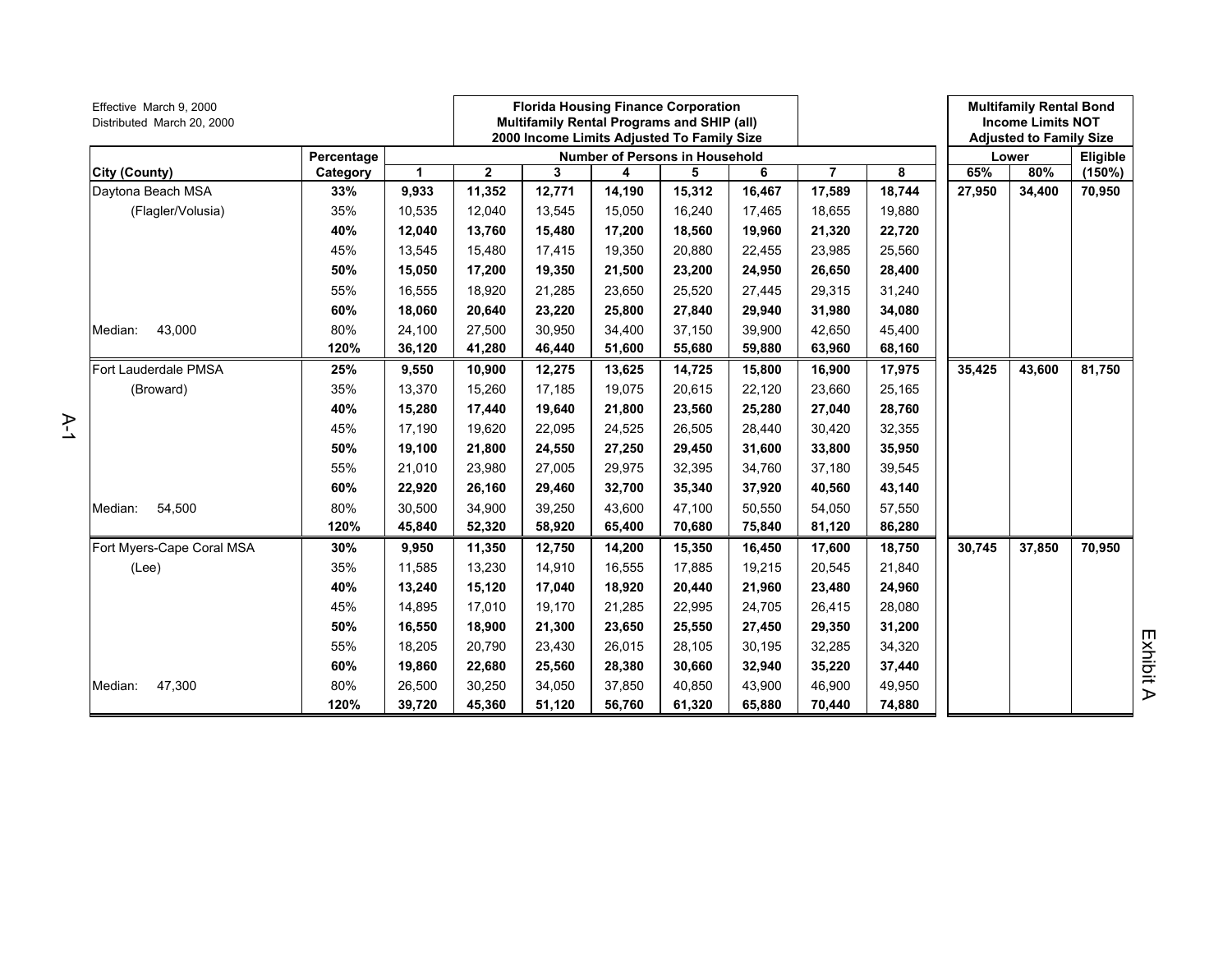| Effective March 9, 2000<br>Distributed March 20, 2000 |            |        |                |        |                                | <b>Florida Housing Finance Corporation</b><br><b>Multifamily Rental Programs and SHIP (all)</b><br>2000 Income Limits Adjusted To Family Size |        |                |        |        | <b>Multifamily Rental Bond</b><br><b>Income Limits NOT</b><br><b>Adjusted to Family Size</b> |          |
|-------------------------------------------------------|------------|--------|----------------|--------|--------------------------------|-----------------------------------------------------------------------------------------------------------------------------------------------|--------|----------------|--------|--------|----------------------------------------------------------------------------------------------|----------|
|                                                       | Percentage |        |                |        | Number of Persons in Household |                                                                                                                                               |        |                |        |        | Lower                                                                                        | Eligible |
| City (County)                                         | Category   | 1      | $\overline{2}$ | 3      | 4                              | 5                                                                                                                                             | 6      | $\overline{7}$ | 8      | 65%    | 80%                                                                                          | (150%)   |
| Fort Pierce-Port Lucie MSA                            | 28%        | 9,716  | 11,116         | 12,488 | 13,888                         | 15,008                                                                                                                                        | 16,100 | 17,220         | 18,340 | 32,240 | 39,700                                                                                       | 74,400   |
| (Martin/Saint Lucie)                                  | 35%        | 12,145 | 13,895         | 15,610 | 17,360                         | 18,760                                                                                                                                        | 20,125 | 21,525         | 22,925 |        |                                                                                              |          |
|                                                       | 40%        | 13,880 | 15,880         | 17,840 | 19,840                         | 21,440                                                                                                                                        | 23,000 | 24,600         | 26,200 |        |                                                                                              |          |
|                                                       | 45%        | 15,615 | 17,865         | 20,070 | 22,320                         | 24,120                                                                                                                                        | 25,875 | 27,675         | 29,475 |        |                                                                                              |          |
|                                                       | 50%        | 17,350 | 19,850         | 22,300 | 24,800                         | 26,800                                                                                                                                        | 28,750 | 30,750         | 32,750 |        |                                                                                              |          |
|                                                       | 55%        | 19,085 | 21,835         | 24,530 | 27,280                         | 29,480                                                                                                                                        | 31,625 | 33,825         | 36,025 |        |                                                                                              |          |
|                                                       | 60%        | 20,820 | 23,820         | 26,760 | 29,760                         | 32,160                                                                                                                                        | 34,500 | 36,900         | 39,300 |        |                                                                                              |          |
| 49,600<br>Median:                                     | 80%        | 27,800 | 31,750         | 35,700 | 39,700                         | 42,850                                                                                                                                        | 46,050 | 49,200         | 52,400 |        |                                                                                              |          |
|                                                       | 120%       | 41,640 | 47,640         | 53,520 | 59,520                         | 64,320                                                                                                                                        | 69,000 | 73,800         | 78,600 |        |                                                                                              |          |
| Fort Walton Beach MSA                                 | 30%        | 9,750  | 11,150         | 12,550 | 13,900                         | 15,050                                                                                                                                        | 16,150 | 17,250         | 18,350 | 30,160 | 37,100                                                                                       | 70,950   |
| (Okaloosa)                                            | 35%        | 11,375 | 12,985         | 14,630 | 16,240                         | 17,535                                                                                                                                        | 18,830 | 20,125         | 21,420 |        |                                                                                              |          |
|                                                       | 40%        | 13,000 | 14,840         | 16,720 | 18,560                         | 20,040                                                                                                                                        | 21,520 | 23,000         | 24,480 |        |                                                                                              |          |
|                                                       | 45%        | 14,625 | 16,695         | 18,810 | 20,880                         | 22,545                                                                                                                                        | 24,210 | 25,875         | 27,540 |        |                                                                                              |          |
|                                                       | 50%        | 16,250 | 18,550         | 20,900 | 23,200                         | 25,050                                                                                                                                        | 26,900 | 28,750         | 30,600 |        |                                                                                              |          |
|                                                       | 55%        | 17,875 | 20,405         | 22,990 | 25,520                         | 27,555                                                                                                                                        | 29,590 | 31,625         | 33,660 |        |                                                                                              |          |
|                                                       | 60%        | 19,500 | 22,260         | 25,080 | 27,840                         | 30,060                                                                                                                                        | 32,280 | 34,500         | 36,720 |        |                                                                                              |          |
| 46,400<br>Median:                                     | 80%        | 26,000 | 29,700         | 33,400 | 37,100                         | 40,100                                                                                                                                        | 43,050 | 46,050         | 49,000 |        |                                                                                              |          |
|                                                       | 120%       | 39,000 | 44,520         | 50,160 | 55,680                         | 60,120                                                                                                                                        | 64,560 | 69,000         | 73,440 |        |                                                                                              |          |
| Gainesville MSA                                       | 33%        | 10,329 | 11,814         | 13,266 | 14,751                         | 15,939                                                                                                                                        | 17,127 | 18,282         | 19,470 | 29,055 | 35,750                                                                                       | 70,950   |
| (Alachua)                                             | 35%        | 10,955 | 12,530         | 14,070 | 15,645                         | 16,905                                                                                                                                        | 18,165 | 19,390         | 20,650 |        |                                                                                              |          |
|                                                       | 40%        | 12,520 | 14,320         | 16,080 | 17,880                         | 19,320                                                                                                                                        | 20,760 | 22,160         | 23,600 |        |                                                                                              |          |
|                                                       | 45%        | 14,085 | 16,110         | 18,090 | 20,115                         | 21,735                                                                                                                                        | 23,355 | 24,930         | 26,550 |        |                                                                                              |          |
|                                                       | 50%        | 15,650 | 17,900         | 20,100 | 22,350                         | 24,150                                                                                                                                        | 25,950 | 27,700         | 29,500 |        |                                                                                              |          |
|                                                       | 55%        | 17,215 | 19,690         | 22,110 | 24,585                         | 26,565                                                                                                                                        | 28,545 | 30,470         | 32,450 |        |                                                                                              |          |
|                                                       | 60%        | 18,780 | 21,480         | 24,120 | 26,820                         | 28,980                                                                                                                                        | 31,140 | 33,240         | 35,400 |        |                                                                                              |          |
| 44,700<br>Median:                                     | 80%        | 25,050 | 28,600         | 32,200 | 35,750                         | 38,600                                                                                                                                        | 41,500 | 44,350         | 47,200 |        |                                                                                              |          |
|                                                       | 120%       | 37,560 | 42,960         | 48,240 | 53,640                         | 57,960                                                                                                                                        | 62,280 | 66,480         | 70,800 |        |                                                                                              |          |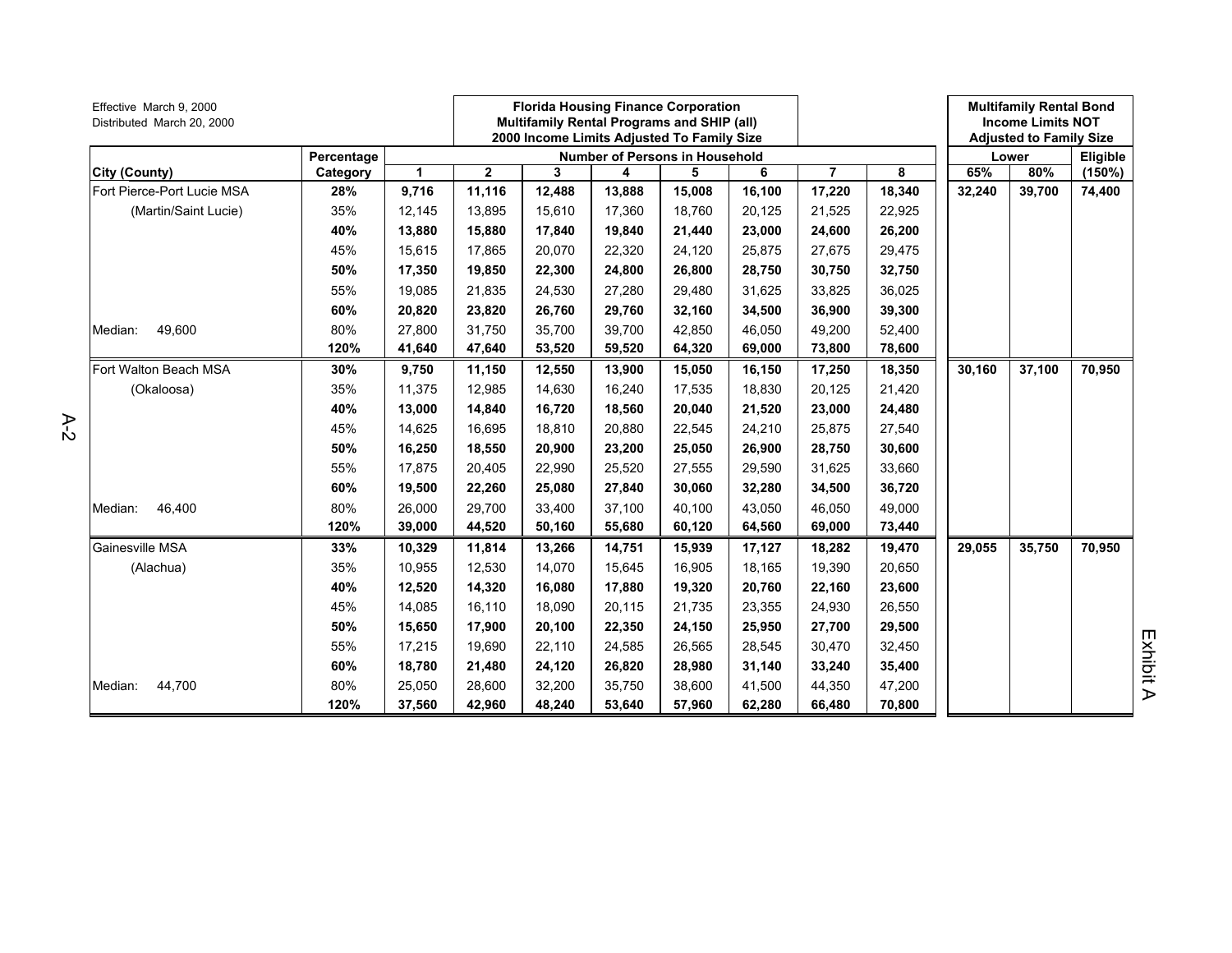| Effective March 9, 2000<br>Distributed March 20, 2000 | Percentage |        |              |        |        | <b>Florida Housing Finance Corporation</b><br>Multifamily Rental Programs and SHIP (all)<br>2000 Income Limits Adjusted To Family Size |        |                |        |        | <b>Multifamily Rental Bond</b><br><b>Income Limits NOT</b><br><b>Adjusted to Family Size</b> |          |
|-------------------------------------------------------|------------|--------|--------------|--------|--------|----------------------------------------------------------------------------------------------------------------------------------------|--------|----------------|--------|--------|----------------------------------------------------------------------------------------------|----------|
|                                                       |            |        |              |        |        | <b>Number of Persons in Household</b>                                                                                                  |        |                |        |        | Lower                                                                                        | Eligible |
| City (County)                                         | Category   | 1      | $\mathbf{2}$ | 3      | 4      | 5                                                                                                                                      | 6      | $\overline{7}$ | 8      | 65%    | 80%                                                                                          | (150%)   |
| Jacksonville MSA                                      | 28%        | 10,080 | 11,508       | 12,964 | 14,392 | 15,540                                                                                                                                 | 16,688 | 17,836         | 18,984 | 33,410 | 41,100                                                                                       | 77,100   |
| (Clay/Duval/                                          | 35%        | 12,600 | 14,385       | 16,205 | 17,990 | 19,425                                                                                                                                 | 20,860 | 22,295         | 23,730 |        |                                                                                              |          |
| Nassau/Saint Johns)                                   | 40%        | 14,400 | 16,440       | 18,520 | 20,560 | 22,200                                                                                                                                 | 23,840 | 25,480         | 27,120 |        |                                                                                              |          |
|                                                       | 45%        | 16,200 | 18,495       | 20,835 | 23,130 | 24,975                                                                                                                                 | 26,820 | 28,665         | 30,510 |        |                                                                                              |          |
|                                                       | 50%        | 18,000 | 20,550       | 23,150 | 25,700 | 27,750                                                                                                                                 | 29,800 | 31,850         | 33,900 |        |                                                                                              |          |
|                                                       | 55%        | 19,800 | 22,605       | 25,465 | 28,270 | 30,525                                                                                                                                 | 32,780 | 35,035         | 37,290 |        |                                                                                              |          |
|                                                       | 60%        | 21,600 | 24,660       | 27,780 | 30,840 | 33,300                                                                                                                                 | 35,760 | 38,220         | 40,680 |        |                                                                                              |          |
| Median:<br>51,400                                     | 80%        | 28,800 | 32,900       | 37,000 | 41,100 | 44,400                                                                                                                                 | 47,700 | 51,000         | 54,300 |        |                                                                                              |          |
|                                                       | 120%       | 43,200 | 49,320       | 55,560 | 61,680 | 66,600                                                                                                                                 | 71,520 | 76,440         | 81,360 |        |                                                                                              |          |
| Lakeland-Winter Haven MSA                             | 33%        | 10,032 | 11,451       | 12,903 | 14,322 | 15,477                                                                                                                                 | 16,599 | 17,754         | 18,909 | 28,210 | 34,700                                                                                       | 70,950   |
| (Polk)                                                | 35%        | 10,640 | 12,145       | 13,685 | 15,190 | 16,415                                                                                                                                 | 17,605 | 18,830         | 20,055 |        |                                                                                              |          |
|                                                       | 40%        | 12,160 | 13,880       | 15,640 | 17,360 | 18,760                                                                                                                                 | 20,120 | 21,520         | 22,920 |        |                                                                                              |          |
|                                                       | 45%        | 13,680 | 15,615       | 17.595 | 19,530 | 21,105                                                                                                                                 | 22,635 | 24,210         | 25,785 |        |                                                                                              |          |
|                                                       | 50%        | 15,200 | 17,350       | 19,550 | 21,700 | 23,450                                                                                                                                 | 25,150 | 26,900         | 28,650 |        |                                                                                              |          |
|                                                       | 55%        | 16,720 | 19,085       | 21,505 | 23,870 | 25,795                                                                                                                                 | 27,665 | 29,590         | 31,515 |        |                                                                                              |          |
|                                                       | 60%        | 18,240 | 20,820       | 23,460 | 26,040 | 28,140                                                                                                                                 | 30,180 | 32,280         | 34,380 |        |                                                                                              |          |
| 43,400<br>Median:                                     | 80%        | 24,300 | 27,800       | 31,250 | 34,700 | 37,500                                                                                                                                 | 40,250 | 43,050         | 45,850 |        |                                                                                              |          |
|                                                       | 120%       | 36,480 | 41,640       | 46,920 | 52,080 | 56,280                                                                                                                                 | 60,360 | 64,560         | 68,760 |        |                                                                                              |          |
| Melbourne-Titusville-                                 | 28%        | 9,744  | 11,144       | 12,516 | 13,916 | 15,036                                                                                                                                 | 16,156 | 17,248         | 18,368 | 32,305 | 39,750                                                                                       | 74,550   |
| Palm Bay MSA                                          | 35%        | 12,180 | 13,930       | 15,645 | 17,395 | 18,795                                                                                                                                 | 20,195 | 21,560         | 22,960 |        |                                                                                              |          |
| (Brevard)                                             | 40%        | 13,920 | 15,920       | 17,880 | 19,880 | 21,480                                                                                                                                 | 23,080 | 24,640         | 26,240 |        |                                                                                              |          |
|                                                       | 45%        | 15,660 | 17,910       | 20,115 | 22,365 | 24,165                                                                                                                                 | 25.965 | 27,720         | 29,520 |        |                                                                                              |          |
|                                                       | 50%        | 17,400 | 19,900       | 22,350 | 24,850 | 26,850                                                                                                                                 | 28,850 | 30,800         | 32,800 |        |                                                                                              |          |
|                                                       | 55%        | 19,140 | 21,890       | 24,585 | 27,335 | 29,535                                                                                                                                 | 31,735 | 33,880         | 36,080 |        |                                                                                              |          |
|                                                       | 60%        | 20,880 | 23,880       | 26,820 | 29,820 | 32,220                                                                                                                                 | 34,620 | 36,960         | 39,360 |        |                                                                                              |          |
| 49,700<br>Median:                                     | 80%        | 27,850 | 31,800       | 35,800 | 39,750 | 42,950                                                                                                                                 | 46,100 | 49,300         | 52,500 |        |                                                                                              |          |
|                                                       | 120%       | 41,760 | 47,760       | 53,640 | 59,640 | 64,440                                                                                                                                 | 69,240 | 73,920         | 78,720 |        |                                                                                              |          |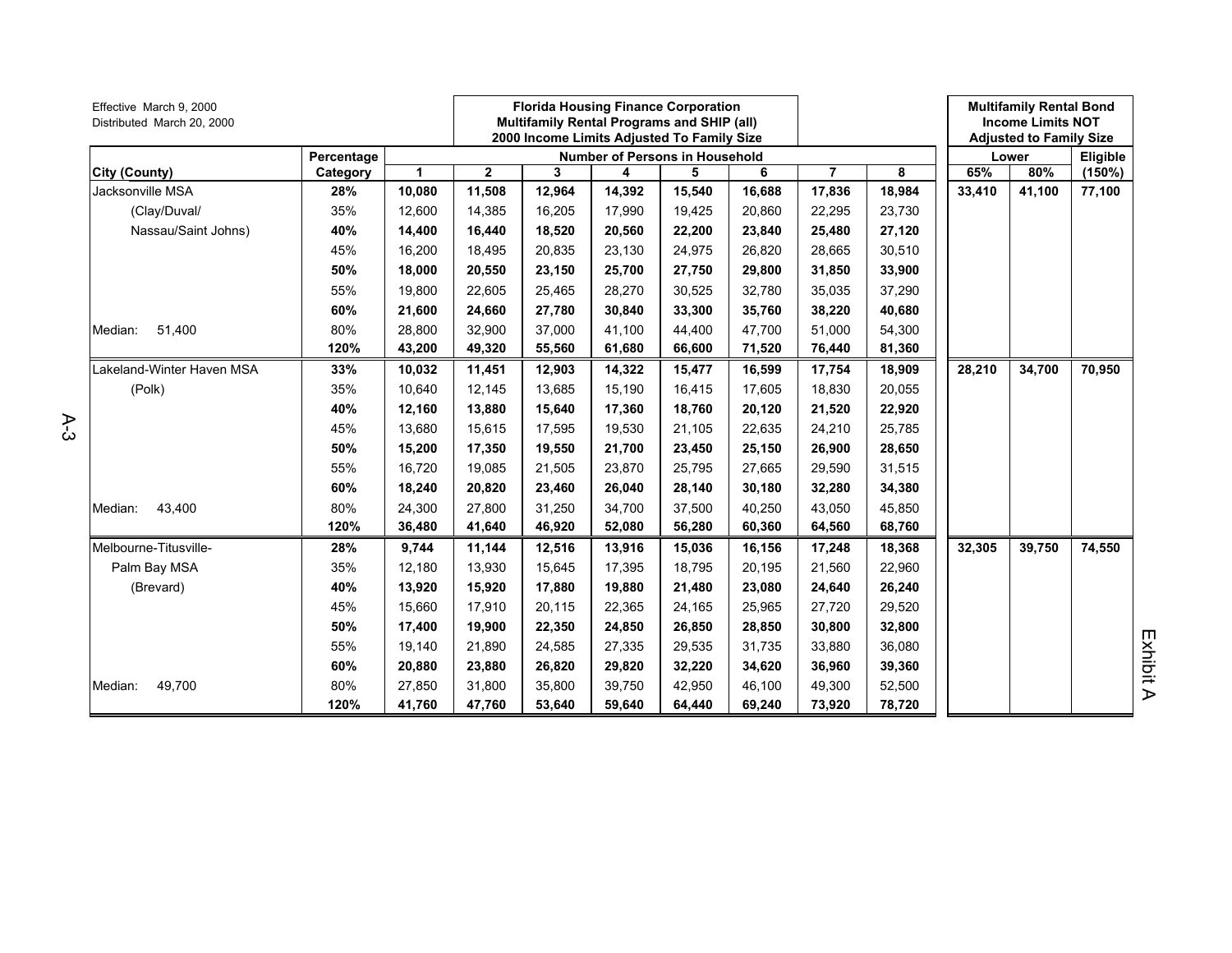| Effective March 9, 2000<br>Distributed March 20, 2000 |            |              |              | <b>Florida Housing Finance Corporation</b><br>Multifamily Rental Programs and SHIP (all)<br>2000 Income Limits Adjusted To Family Size |        |                                       |        |                |        |        | <b>Multifamily Rental Bond</b><br><b>Income Limits NOT</b><br><b>Adjusted to Family Size</b> |          |
|-------------------------------------------------------|------------|--------------|--------------|----------------------------------------------------------------------------------------------------------------------------------------|--------|---------------------------------------|--------|----------------|--------|--------|----------------------------------------------------------------------------------------------|----------|
|                                                       | Percentage |              |              |                                                                                                                                        |        | <b>Number of Persons in Household</b> |        |                |        |        | Lower                                                                                        | Eligible |
| City (County)                                         | Category   | $\mathbf{1}$ | $\mathbf{2}$ | 3                                                                                                                                      | 4      | 5                                     | 6      | $\overline{7}$ | 8      | 65%    | 80%                                                                                          | (150%)   |
| Miami PMSA                                            | 33%        | 10,296       | 11,781       | 13,233                                                                                                                                 | 14,718 | 15,906                                | 17,061 | 18,249         | 19,437 | 28,990 | 35,700                                                                                       | 70,950   |
| (Dade)                                                | 35%        | 10,920       | 12,495       | 14,035                                                                                                                                 | 15,610 | 16,870                                | 18,095 | 19,355         | 20,615 |        |                                                                                              |          |
|                                                       | 40%        | 12,480       | 14,280       | 16,040                                                                                                                                 | 17,840 | 19,280                                | 20,680 | 22,120         | 23,560 |        |                                                                                              |          |
|                                                       | 45%        | 14,040       | 16,065       | 18,045                                                                                                                                 | 20,070 | 21,690                                | 23,265 | 24,885         | 26,505 |        |                                                                                              |          |
|                                                       | 50%        | 15,600       | 17,850       | 20,050                                                                                                                                 | 22,300 | 24,100                                | 25,850 | 27,650         | 29,450 |        |                                                                                              |          |
|                                                       | 55%        | 17,160       | 19,635       | 22,055                                                                                                                                 | 24,530 | 26,510                                | 28,435 | 30,415         | 32,395 |        |                                                                                              |          |
|                                                       | 60%        | 18,720       | 21,420       | 24,060                                                                                                                                 | 26,760 | 28,920                                | 31,020 | 33,180         | 35,340 |        |                                                                                              |          |
| 43,700<br>Median:                                     | 80%        | 25,000       | 28,550       | 32,100                                                                                                                                 | 35,700 | 38,550                                | 41,400 | 44,250         | 47,100 |        |                                                                                              |          |
|                                                       | 120%       | 37,440       | 42,840       | 48,120                                                                                                                                 | 53,520 | 57,840                                | 62,040 | 66,360         | 70,680 |        |                                                                                              |          |
| Naples MSA                                            | 25%        | 10,350       | 11,825       | 13,300                                                                                                                                 | 14,775 | 15,950                                | 17,150 | 18,325         | 19,500 | 34,574 | 35,460                                                                                       | 70,950   |
| (Collier)                                             | 35%        | 14,490       | 16,555       | 18,620                                                                                                                                 | 20,685 | 22,330                                | 24,010 | 25,655         | 27,300 |        |                                                                                              |          |
|                                                       | 40%        | 16,560       | 18,920       | 21,280                                                                                                                                 | 23,640 | 25,520                                | 27,440 | 29,320         | 31,200 |        |                                                                                              |          |
|                                                       | 45%        | 18,630       | 21,285       | 23,940                                                                                                                                 | 26,595 | 28,710                                | 30,870 | 32,985         | 35,100 |        |                                                                                              |          |
|                                                       | 50%        | 20,700       | 23,650       | 26,600                                                                                                                                 | 29,550 | 31,900                                | 34,300 | 36,650         | 39,000 |        |                                                                                              |          |
|                                                       | 55%        | 22,770       | 26,015       | 29,260                                                                                                                                 | 32,505 | 35,090                                | 37,730 | 40,315         | 42,900 |        |                                                                                              |          |
|                                                       | 60%        | 24,840       | 28,380       | 31,920                                                                                                                                 | 35,460 | 38,280                                | 41,160 | 43,980         | 46,800 |        |                                                                                              |          |
| 59,100<br>Median:                                     | 80%        | 33,100       | 37,800       | 42,550                                                                                                                                 | 47,300 | 51,050                                | 54,850 | 58,650         | 62,400 |        |                                                                                              |          |
|                                                       | 120%       | 49,680       | 56,760       | 63,840                                                                                                                                 | 70,920 | 76,560                                | 82,320 | 87,960         | 93,600 |        |                                                                                              |          |
| Ocala MSA                                             | 35%        | 9,380        | 10,710       | 12,075                                                                                                                                 | 13,405 | 14,490                                | 15,540 | 16,625         | 17,710 | 24,895 | 30,650                                                                                       | 70,950   |
| (Marion)                                              | 40%        | 10,720       | 12,240       | 13,800                                                                                                                                 | 15,320 | 16,560                                | 17,760 | 19,000         | 20,240 |        |                                                                                              |          |
|                                                       | 45%        | 12,060       | 13,770       | 15,525                                                                                                                                 | 17,235 | 18,630                                | 19,980 | 21,375         | 22,770 |        |                                                                                              |          |
|                                                       | 50%        | 13,400       | 15,300       | 17,250                                                                                                                                 | 19,150 | 20,700                                | 22,200 | 23,750         | 25,300 |        |                                                                                              |          |
|                                                       | 55%        | 14.740       | 16,830       | 18,975                                                                                                                                 | 21,065 | 22,770                                | 24,420 | 26,125         | 27,830 |        |                                                                                              |          |
|                                                       | 60%        | 16,080       | 18,360       | 20,700                                                                                                                                 | 22,980 | 24,840                                | 26,640 | 28,500         | 30,360 |        |                                                                                              |          |
| 38,300<br>Median:                                     | 80%        | 21,450       | 24,500       | 27,600                                                                                                                                 | 30,650 | 33,100                                | 35,550 | 38,000         | 40,450 |        |                                                                                              |          |
|                                                       | 120%       | 32,160       | 36,720       | 41,400                                                                                                                                 | 45,960 | 49,680                                | 53,280 | 57,000         | 60,720 |        |                                                                                              |          |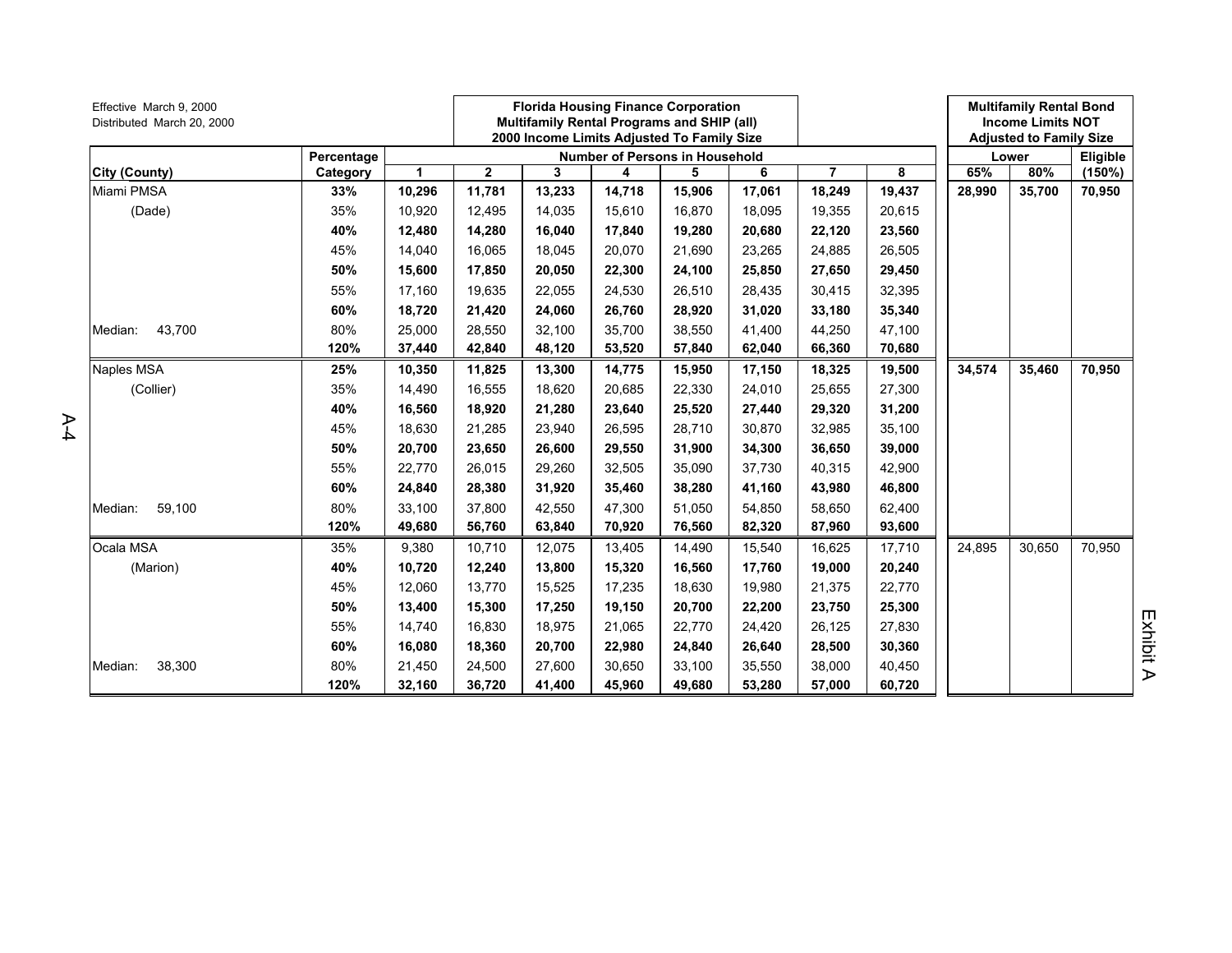| Effective March 9, 2000<br>Distributed March 20, 2000 |            |        |              |        |        | <b>Florida Housing Finance Corporation</b><br>Multifamily Rental Programs and SHIP (all)<br>2000 Income Limits Adjusted To Family Size |        |                |        |        | <b>Multifamily Rental Bond</b><br><b>Income Limits NOT</b><br><b>Adjusted to Family Size</b> |          |
|-------------------------------------------------------|------------|--------|--------------|--------|--------|----------------------------------------------------------------------------------------------------------------------------------------|--------|----------------|--------|--------|----------------------------------------------------------------------------------------------|----------|
|                                                       | Percentage |        |              |        |        | <b>Number of Persons in Household</b>                                                                                                  |        |                |        |        | Lower                                                                                        | Eligible |
| <b>City (County)</b>                                  | Category   | 1      | $\mathbf{2}$ | 3      | 4      | 5                                                                                                                                      | 6      | $\overline{7}$ | 8      | 65%    | 80%                                                                                          | (150%)   |
| Orlando MSA                                           | 28%        | 9,716  | 11,116       | 12,488 | 13,888 | 15,008                                                                                                                                 | 16,100 | 17,220         | 18,340 | 32,240 | 39,700                                                                                       | 74,400   |
| (Lake/Orange/                                         | 35%        | 12,145 | 13,895       | 15,610 | 17,360 | 18,760                                                                                                                                 | 20,125 | 21,525         | 22,925 |        |                                                                                              |          |
| Osceola/Seminole)                                     | 40%        | 13,880 | 15,880       | 17,840 | 19,840 | 21,440                                                                                                                                 | 23,000 | 24,600         | 26,200 |        |                                                                                              |          |
|                                                       | 45%        | 15,615 | 17,865       | 20,070 | 22,320 | 24,120                                                                                                                                 | 25,875 | 27,675         | 29,475 |        |                                                                                              |          |
|                                                       | 50%        | 17,350 | 19,850       | 22,300 | 24,800 | 26,800                                                                                                                                 | 28,750 | 30,750         | 32,750 |        |                                                                                              |          |
|                                                       | 55%        | 19,085 | 21,835       | 24,530 | 27,280 | 29,480                                                                                                                                 | 31,625 | 33,825         | 36,025 |        |                                                                                              |          |
|                                                       | 60%        | 20,820 | 23,820       | 26,760 | 29,760 | 32,160                                                                                                                                 | 34,500 | 36,900         | 39,300 |        |                                                                                              |          |
| Median:<br>49,600                                     | 80%        | 27,800 | 31,750       | 35,700 | 39,700 | 42,850                                                                                                                                 | 46,050 | 49,200         | 52,400 |        |                                                                                              |          |
|                                                       | 120%       | 41,640 | 47,640       | 53,520 | 59,520 | 64,320                                                                                                                                 | 69,000 | 73,800         | 78,600 |        |                                                                                              |          |
| Panama City MSA                                       | 33%        | 9,834  | 11,253       | 12,639 | 14,058 | 15,180                                                                                                                                 | 16,302 | 17,424         | 18,546 | 27,690 | 34,100                                                                                       | 70,950   |
| (Bay)                                                 | 35%        | 10,430 | 11,935       | 13,405 | 14,910 | 16,100                                                                                                                                 | 17,290 | 18,480         | 19,670 |        |                                                                                              |          |
|                                                       | 40%        | 11,920 | 13,640       | 15,320 | 17,040 | 18,400                                                                                                                                 | 19,760 | 21,120         | 22,480 |        |                                                                                              |          |
|                                                       | 45%        | 13,410 | 15,345       | 17,235 | 19,170 | 20,700                                                                                                                                 | 22,230 | 23,760         | 25,290 |        |                                                                                              |          |
|                                                       | 50%        | 14,900 | 17,050       | 19,150 | 21,300 | 23,000                                                                                                                                 | 24,700 | 26,400         | 28,100 |        |                                                                                              |          |
|                                                       | 55%        | 16,390 | 18,755       | 21,065 | 23,430 | 25,300                                                                                                                                 | 27,170 | 29,040         | 30,910 |        |                                                                                              |          |
|                                                       | 60%        | 17,880 | 20,460       | 22.980 | 25,560 | 27,600                                                                                                                                 | 29,640 | 31,680         | 33,720 |        |                                                                                              |          |
| 42,600<br>Median:                                     | 80%        | 23,850 | 27,250       | 30,650 | 34,100 | 36,800                                                                                                                                 | 39,550 | 42,250         | 45,000 |        |                                                                                              |          |
|                                                       | 120%       | 35,760 | 40,920       | 45,960 | 51,120 | 55,200                                                                                                                                 | 59,280 | 63,360         | 67,440 |        |                                                                                              |          |
| Pensacola MSA                                         | 33%        | 9,834  | 11,253       | 12,639 | 14,058 | 15,180                                                                                                                                 | 16,302 | 17,424         | 18,546 | 27,690 | 34,100                                                                                       | 70,950   |
| (Escambia/Santa Rosa)                                 | 35%        | 10,430 | 11,935       | 13,405 | 14,910 | 16,100                                                                                                                                 | 17,290 | 18,480         | 19,670 |        |                                                                                              |          |
|                                                       | 40%        | 11,920 | 13,640       | 15,320 | 17,040 | 18,400                                                                                                                                 | 19,760 | 21,120         | 22,480 |        |                                                                                              |          |
|                                                       | 45%        | 13,410 | 15,345       | 17.235 | 19,170 | 20,700                                                                                                                                 | 22,230 | 23,760         | 25,290 |        |                                                                                              |          |
|                                                       | 50%        | 14,900 | 17,050       | 19,150 | 21,300 | 23,000                                                                                                                                 | 24,700 | 26,400         | 28,100 |        |                                                                                              |          |
|                                                       | 55%        | 16,390 | 18,755       | 21,065 | 23,430 | 25,300                                                                                                                                 | 27,170 | 29,040         | 30,910 |        |                                                                                              |          |
|                                                       | 60%        | 17,880 | 20,460       | 22,980 | 25,560 | 27,600                                                                                                                                 | 29,640 | 31,680         | 33,720 |        |                                                                                              |          |
| 42,600<br>Median:                                     | 80%        | 23,850 | 27,250       | 30,650 | 34,100 | 36,800                                                                                                                                 | 39,550 | 42,250         | 45,000 |        |                                                                                              |          |
|                                                       | 120%       | 35,760 | 40,920       | 45,960 | 51,120 | 55,200                                                                                                                                 | 59,280 | 63,360         | 67,440 |        |                                                                                              |          |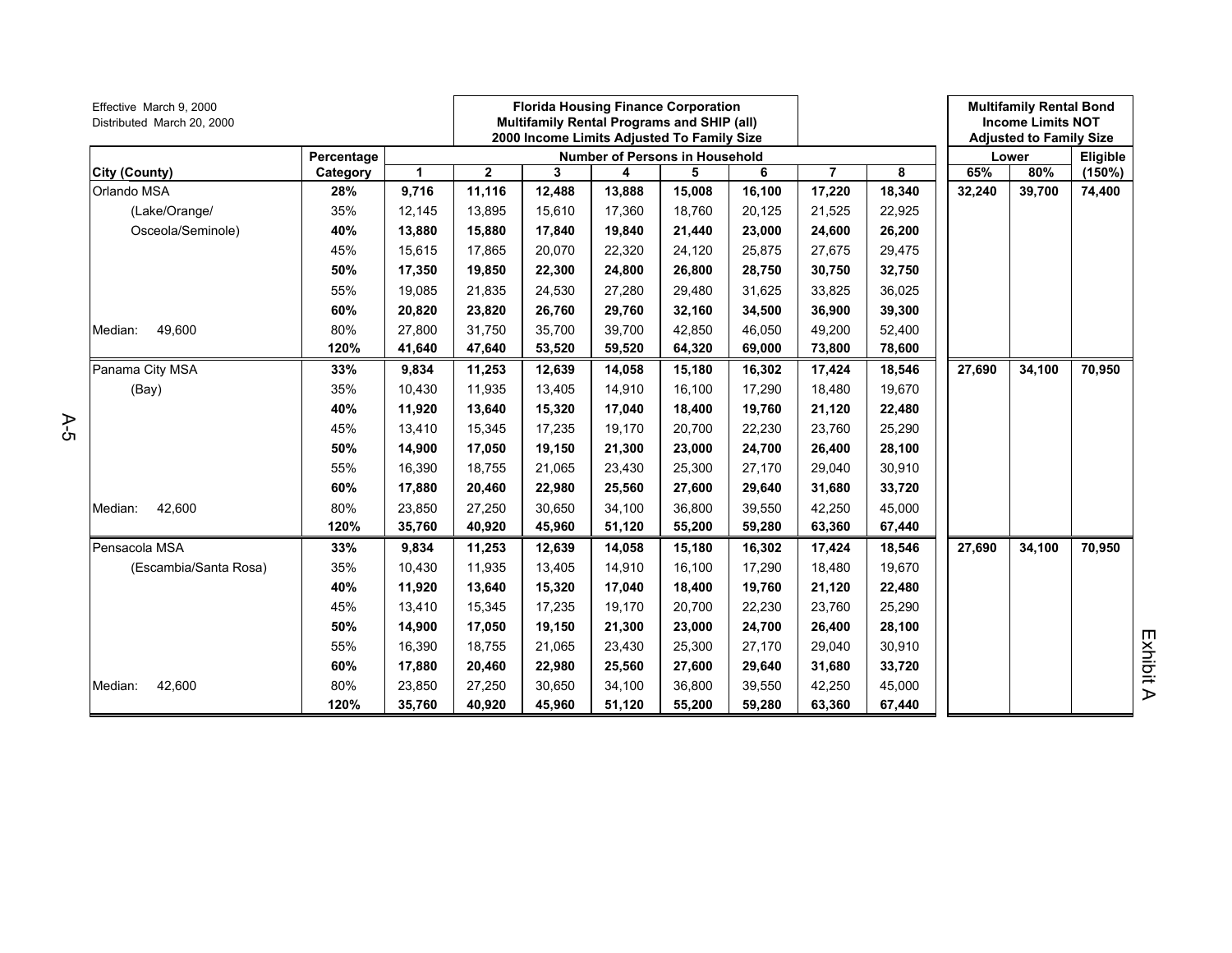| Effective March 9, 2000<br>Distributed March 20, 2000 |            |        |              |        |        | <b>Florida Housing Finance Corporation</b><br>Multifamily Rental Programs and SHIP (all)<br>2000 Income Limits Adjusted To Family Size |        |                |        |        | <b>Multifamily Rental Bond</b><br><b>Income Limits NOT</b><br><b>Adjusted to Family Size</b> |          |
|-------------------------------------------------------|------------|--------|--------------|--------|--------|----------------------------------------------------------------------------------------------------------------------------------------|--------|----------------|--------|--------|----------------------------------------------------------------------------------------------|----------|
|                                                       | Percentage |        |              |        |        | <b>Number of Persons in Household</b>                                                                                                  |        |                |        |        | Lower                                                                                        | Eligible |
| City (County)                                         | Category   | 1      | $\mathbf{2}$ | 3      | 4      | 5                                                                                                                                      | 6      | $\overline{7}$ | 8      | 65%    | 80%                                                                                          | (150%)   |
| Punta Gorda MSA                                       | 33%        | 9,801  | 11,187       | 12,606 | 13,992 | 15,114                                                                                                                                 | 16,236 | 17,358         | 18,480 | 27,560 | 33,900                                                                                       | 70,950   |
| (Charlotte)                                           | 35%        | 10,395 | 11,865       | 13,370 | 14,840 | 16,030                                                                                                                                 | 17,220 | 18,410         | 19,600 |        |                                                                                              |          |
|                                                       | 40%        | 11,880 | 13,560       | 15,280 | 16,960 | 18,320                                                                                                                                 | 19,680 | 21,040         | 22,400 |        |                                                                                              |          |
|                                                       | 45%        | 13,365 | 15,255       | 17.190 | 19,080 | 20,610                                                                                                                                 | 22,140 | 23,670         | 25,200 |        |                                                                                              |          |
|                                                       | 50%        | 14,850 | 16,950       | 19,100 | 21,200 | 22,900                                                                                                                                 | 24,600 | 26,300         | 28,000 |        |                                                                                              |          |
|                                                       | 55%        | 16,335 | 18,645       | 21,010 | 23,320 | 25,190                                                                                                                                 | 27,060 | 28,930         | 30,800 |        |                                                                                              |          |
|                                                       | 60%        | 17,820 | 20,340       | 22,920 | 25,440 | 27,480                                                                                                                                 | 29,520 | 31,560         | 33,600 |        |                                                                                              |          |
| 42,400<br>Median:                                     | 80%        | 23,750 | 27,150       | 30,550 | 33,900 | 36,650                                                                                                                                 | 39,350 | 42,050         | 44,750 |        |                                                                                              |          |
|                                                       | 120%       | 35,640 | 40,680       | 45,840 | 50,880 | 54,960                                                                                                                                 | 59,040 | 63,120         | 67,200 |        |                                                                                              |          |
| Sarasota-Bradenton MSA                                | 30%        | 10,000 | 11,450       | 12,900 | 14,300 | 15,450                                                                                                                                 | 16,600 | 17,750         | 18,900 | 31,005 | 38,150                                                                                       | 71,550   |
| (Manatee/Sarasota)                                    | 35%        | 11,690 | 13,370       | 15,015 | 16,695 | 18,025                                                                                                                                 | 19,355 | 20,685         | 22,050 |        |                                                                                              |          |
|                                                       | 40%        | 13,360 | 15,280       | 17,160 | 19,080 | 20,600                                                                                                                                 | 22,120 | 23,640         | 25,200 |        |                                                                                              |          |
|                                                       | 45%        | 15,030 | 17,190       | 19,305 | 21,465 | 23,175                                                                                                                                 | 24,885 | 26,595         | 28,350 |        |                                                                                              |          |
|                                                       | 50%        | 16,700 | 19,100       | 21,450 | 23,850 | 25,750                                                                                                                                 | 27,650 | 29,550         | 31,500 |        |                                                                                              |          |
|                                                       | 55%        | 18,370 | 21,010       | 23,595 | 26,235 | 28,325                                                                                                                                 | 30,415 | 32,505         | 34,650 |        |                                                                                              |          |
|                                                       | 60%        | 20,040 | 22,920       | 25,740 | 28,620 | 30,900                                                                                                                                 | 33,180 | 35,460         | 37,800 |        |                                                                                              |          |
| 47,700<br>Median:                                     | 80%        | 26,700 | 30,550       | 34,350 | 38,150 | 41,200                                                                                                                                 | 44,250 | 47,300         | 50,350 |        |                                                                                              |          |
|                                                       | 120%       | 40,080 | 45,840       | 51.480 | 57,240 | 61,800                                                                                                                                 | 66,360 | 70,920         | 75,600 |        |                                                                                              |          |
| Tallahassee MSA                                       | 28%        | 10,108 | 11,564       | 12,992 | 14,448 | 15,596                                                                                                                                 | 16,772 | 17,920         | 19,068 | 33,540 | 41,300                                                                                       | 77,400   |
| (Gadsden/Leon)                                        | 35%        | 12,635 | 14,455       | 16,240 | 18,060 | 19,495                                                                                                                                 | 20,965 | 22,400         | 23,835 |        |                                                                                              |          |
|                                                       | 40%        | 14,440 | 16,520       | 18,560 | 20,640 | 22,280                                                                                                                                 | 23,960 | 25,600         | 27,240 |        |                                                                                              |          |
|                                                       | 45%        | 16,245 | 18,585       | 20,880 | 23,220 | 25,065                                                                                                                                 | 26,955 | 28,800         | 30,645 |        |                                                                                              |          |
|                                                       | 50%        | 18,050 | 20,650       | 23,200 | 25,800 | 27,850                                                                                                                                 | 29,950 | 32,000         | 34,050 |        |                                                                                              |          |
|                                                       | 55%        | 19,855 | 22,715       | 25,520 | 28,380 | 30,635                                                                                                                                 | 32,945 | 35,200         | 37,455 |        |                                                                                              |          |
|                                                       | 60%        | 21,660 | 24,780       | 27,840 | 30,960 | 33,420                                                                                                                                 | 35,940 | 38,400         | 40,860 |        |                                                                                              |          |
| 51,600<br>Median:                                     | 80%        | 28,900 | 33,000       | 37,150 | 41,300 | 44,600                                                                                                                                 | 47,900 | 51,200         | 54,500 |        |                                                                                              |          |
|                                                       | 120%       | 43,320 | 49,560       | 55,680 | 61,920 | 66,840                                                                                                                                 | 71,880 | 76,800         | 81,720 |        |                                                                                              |          |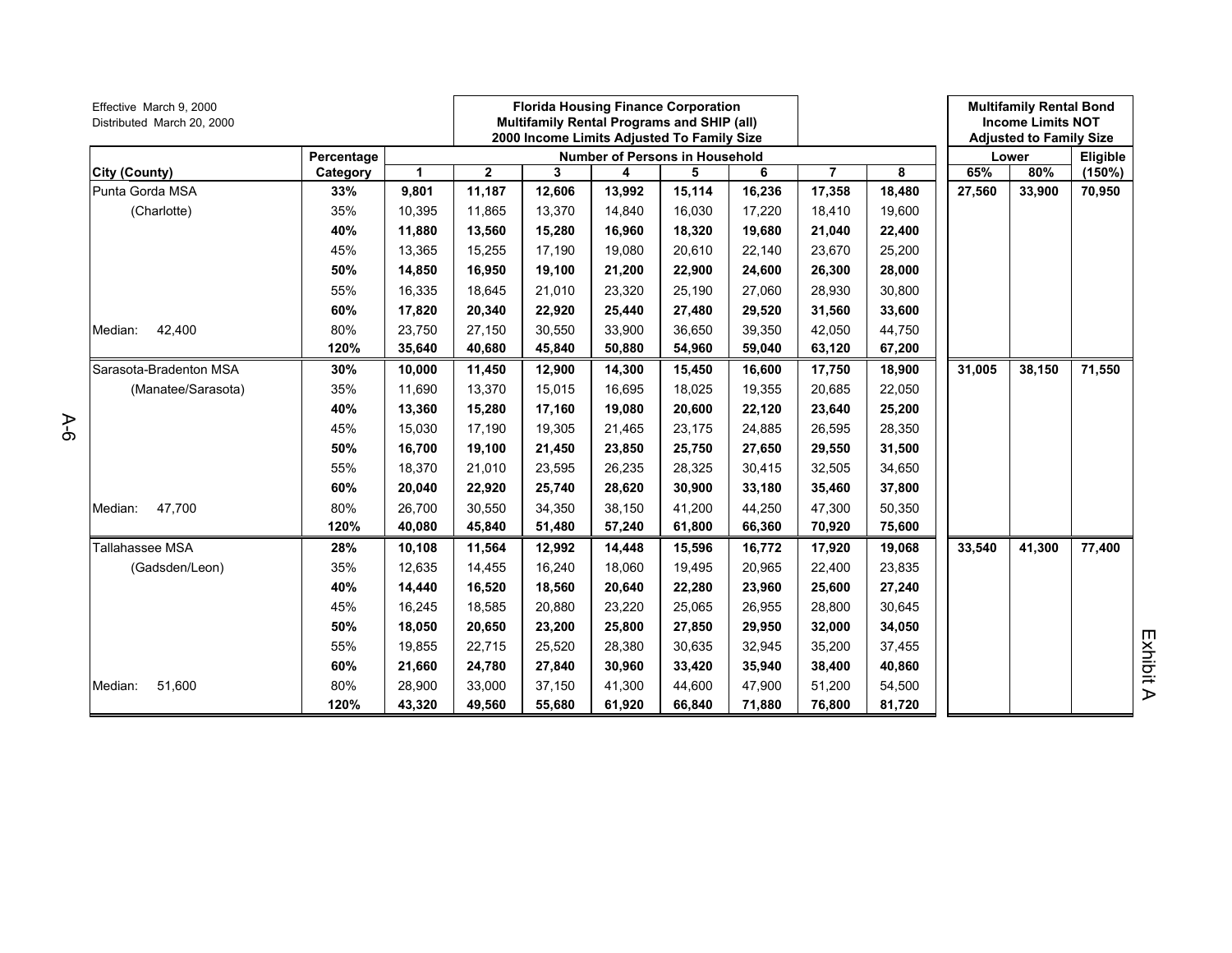| Effective March 9, 2000<br>Distributed March 20, 2000 |            |        |              | <b>Florida Housing Finance Corporation</b><br>Multifamily Rental Programs and SHIP (all)<br>2000 Income Limits Adjusted To Family Size |        |                                       |        |                |        |        | <b>Multifamily Rental Bond</b><br><b>Income Limits NOT</b><br><b>Adjusted to Family Size</b> |          |                  |
|-------------------------------------------------------|------------|--------|--------------|----------------------------------------------------------------------------------------------------------------------------------------|--------|---------------------------------------|--------|----------------|--------|--------|----------------------------------------------------------------------------------------------|----------|------------------|
|                                                       | Percentage |        |              |                                                                                                                                        |        | <b>Number of Persons in Household</b> |        |                |        |        | Lower                                                                                        | Eligible |                  |
| City (County)                                         | Category   | 1      | $\mathbf{2}$ | 3                                                                                                                                      | 4      | 5                                     | 6      | $\overline{7}$ | 8      | 65%    | 80%                                                                                          | (150%)   |                  |
| Tampa-St.Petersburg-                                  | 30%        | 10,000 | 11,400       | 12,850                                                                                                                                 | 14,250 | 15,400                                | 16,550 | 17,650         | 18,800 | 30,875 | 38,000                                                                                       | 71,250   |                  |
| <b>Clearwater MSA</b>                                 | 35%        | 11,655 | 13,300       | 14,980                                                                                                                                 | 16,625 | 17,955                                | 19,285 | 20,615         | 21,945 |        |                                                                                              |          |                  |
| (Hernando/Hillsborough/                               | 40%        | 13,320 | 15,200       | 17,120                                                                                                                                 | 19,000 | 20,520                                | 22,040 | 23,560         | 25,080 |        |                                                                                              |          |                  |
| Pasco/Pinellas)                                       | 45%        | 14,985 | 17,100       | 19,260                                                                                                                                 | 21,375 | 23,085                                | 24,795 | 26,505         | 28,215 |        |                                                                                              |          |                  |
|                                                       | 50%        | 16,650 | 19,000       | 21,400                                                                                                                                 | 23,750 | 25,650                                | 27,550 | 29,450         | 31,350 |        |                                                                                              |          |                  |
|                                                       | 55%        | 18,315 | 20,900       | 23,540                                                                                                                                 | 26,125 | 28,215                                | 30,305 | 32,395         | 34,485 |        |                                                                                              |          |                  |
|                                                       | 60%        | 19,980 | 22,800       | 25,680                                                                                                                                 | 28,500 | 30,780                                | 33,060 | 35,340         | 37,620 |        |                                                                                              |          |                  |
| 47,500<br>Median:                                     | 80%        | 26,600 | 30,400       | 34,200                                                                                                                                 | 38,000 | 41,050                                | 44,100 | 47,100         | 50,150 |        |                                                                                              |          |                  |
|                                                       | 120%       | 39,960 | 45,600       | 51,360                                                                                                                                 | 57,000 | 61,560                                | 66,120 | 70,680         | 75,240 |        |                                                                                              |          |                  |
| West Palm Beach-                                      | 25%        | 9,900  | 11,325       | 12,725                                                                                                                                 | 14,150 | 15,275                                | 16,425 | 17,550         | 18,675 | 36,790 | 45,300                                                                                       | 84,900   |                  |
| Boca Raton MSA                                        | 35%        | 13,860 | 15,855       | 17,815                                                                                                                                 | 19,810 | 21,385                                | 22,995 | 24,570         | 26,145 |        |                                                                                              |          |                  |
| (Palm Beach)                                          | 40%        | 15,840 | 18,120       | 20,360                                                                                                                                 | 22,640 | 24,440                                | 26,280 | 28,080         | 29,880 |        |                                                                                              |          |                  |
|                                                       | 45%        | 17,820 | 20,385       | 22,905                                                                                                                                 | 25,470 | 27,495                                | 29,565 | 31,590         | 33,615 |        |                                                                                              |          |                  |
|                                                       | 50%        | 19,800 | 22,650       | 25,450                                                                                                                                 | 28,300 | 30,550                                | 32,850 | 35,100         | 37,350 |        |                                                                                              |          |                  |
|                                                       | 55%        | 21,780 | 24,915       | 27,995                                                                                                                                 | 31,130 | 33,605                                | 36,135 | 38,610         | 41,085 |        |                                                                                              |          |                  |
|                                                       | 60%        | 23,760 | 27,180       | 30,540                                                                                                                                 | 33,960 | 36,660                                | 39,420 | 42,120         | 44,820 |        |                                                                                              |          |                  |
| 56,600<br>Median:                                     | 80%        | 31.700 | 36,200       | 40,750                                                                                                                                 | 45,300 | 48,900                                | 52,500 | 56,150         | 59,750 |        |                                                                                              |          |                  |
|                                                       | 120%       | 47,520 | 54,360       | 61,080                                                                                                                                 | 67,920 | 73,320                                | 78,840 | 84,240         | 89,640 |        |                                                                                              |          |                  |
| <b>Baker County</b>                                   | 35%        | 9,800  | 11,200       | 12,600                                                                                                                                 | 14,000 | 15,120                                | 16,240 | 17,360         | 18,480 | 26,000 | 32,000                                                                                       | 70,950   |                  |
|                                                       | 40%        | 11,200 | 12,800       | 14,400                                                                                                                                 | 16,000 | 17,280                                | 18,560 | 19,840         | 21,120 |        |                                                                                              |          |                  |
|                                                       | 45%        | 12.600 | 14,400       | 16,200                                                                                                                                 | 18.000 | 19,440                                | 20,880 | 22,320         | 23,760 |        |                                                                                              |          |                  |
|                                                       | 50%        | 14,000 | 16,000       | 18,000                                                                                                                                 | 20,000 | 21,600                                | 23,200 | 24,800         | 26,400 |        |                                                                                              |          |                  |
|                                                       | 55%        | 15.400 | 17,600       | 19,800                                                                                                                                 | 22.000 | 23,760                                | 25,520 | 27,280         | 29,040 |        |                                                                                              |          | Exhibit          |
|                                                       | 60%        | 16,800 | 19,200       | 21,600                                                                                                                                 | 24,000 | 25,920                                | 27,840 | 29,760         | 31,680 |        |                                                                                              |          |                  |
| 40,000<br>Median:                                     | 80%        | 22,400 | 25,600       | 28,800                                                                                                                                 | 32,000 | 34,550                                | 37,100 | 39,700         | 42,250 |        |                                                                                              |          |                  |
|                                                       | 120%       | 33,600 | 38,400       | 43,200                                                                                                                                 | 48,000 | 51,840                                | 55,680 | 59,520         | 63,360 |        |                                                                                              |          | $\triangleright$ |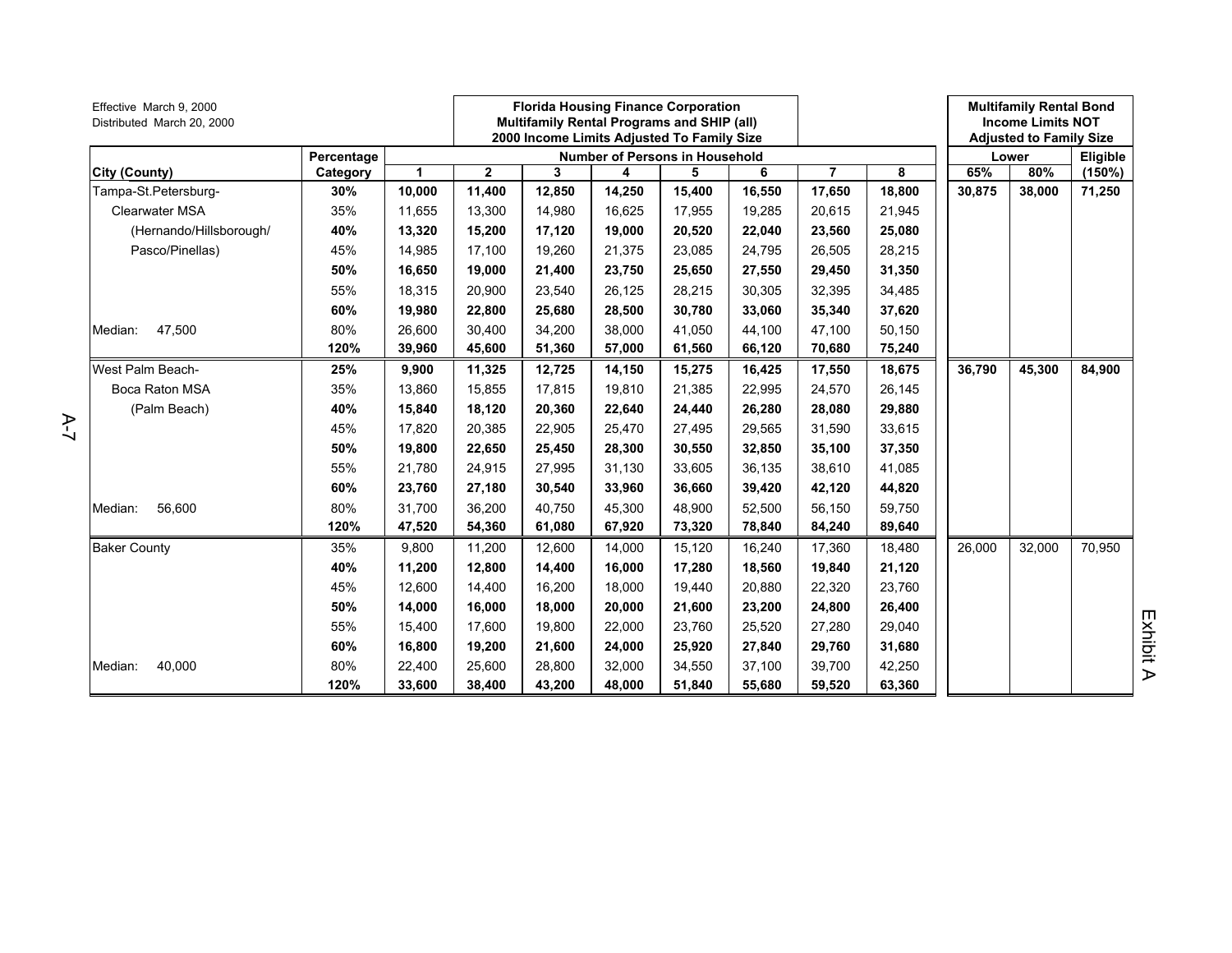| Effective March 9, 2000<br>Distributed March 20, 2000 | Percentage |              |              |        |        | <b>Florida Housing Finance Corporation</b><br><b>Multifamily Rental Programs and SHIP (all)</b><br>2000 Income Limits Adjusted To Family Size |        |                |        |        | <b>Multifamily Rental Bond</b><br><b>Income Limits NOT</b><br><b>Adjusted to Family Size</b> |           |
|-------------------------------------------------------|------------|--------------|--------------|--------|--------|-----------------------------------------------------------------------------------------------------------------------------------------------|--------|----------------|--------|--------|----------------------------------------------------------------------------------------------|-----------|
|                                                       |            |              |              |        |        | <b>Number of Persons in Household</b>                                                                                                         |        |                |        |        | Lower                                                                                        | Eligible  |
| City (County)                                         | Category   | $\mathbf{1}$ | $\mathbf{2}$ | 3      | 4      | 5                                                                                                                                             | 6      | $\overline{7}$ | 8      | 65%    | 80%                                                                                          | $(150\%)$ |
| <b>Bradford County</b>                                | 33%        | 9,735        | 11,121       | 12,507 | 13,893 | 15,015                                                                                                                                        | 16,104 | 17,226         | 18,348 | 27,365 | 33,700                                                                                       | 70,950    |
|                                                       | 35%        | 10,325       | 11,795       | 13,265 | 14,735 | 15,925                                                                                                                                        | 17.080 | 18,270         | 19,460 |        |                                                                                              |           |
|                                                       | 40%        | 11,800       | 13,480       | 15,160 | 16,840 | 18,200                                                                                                                                        | 19,520 | 20,880         | 22,240 |        |                                                                                              |           |
|                                                       | 45%        | 13,275       | 15,165       | 17,055 | 18,945 | 20,475                                                                                                                                        | 21,960 | 23,490         | 25,020 |        |                                                                                              |           |
|                                                       | 50%        | 14,750       | 16,850       | 18,950 | 21,050 | 22,750                                                                                                                                        | 24.400 | 26,100         | 27,800 |        |                                                                                              |           |
|                                                       | 55%        | 16,225       | 18,535       | 20,845 | 23,155 | 25,025                                                                                                                                        | 26,840 | 28,710         | 30,580 |        |                                                                                              |           |
|                                                       | 60%        | 17,700       | 20,220       | 22,740 | 25,260 | 27,300                                                                                                                                        | 29,280 | 31,320         | 33,360 |        |                                                                                              |           |
| 42,100<br>Median:                                     | 80%        | 23,600       | 26,950       | 30,300 | 33,700 | 36,350                                                                                                                                        | 39,050 | 41,750         | 44,450 |        |                                                                                              |           |
|                                                       | 120%       | 35,400       | 40,440       | 45,480 | 50,520 | 54,600                                                                                                                                        | 58,560 | 62,640         | 66,720 |        |                                                                                              |           |
| <b>Calhoun County</b>                                 | 35%        | 9,100        | 10,395       | 11,690 | 12,985 | 14,035                                                                                                                                        | 15,050 | 16,100         | 17,150 | 24,115 | 29,700                                                                                       | 70,950    |
|                                                       | 40%        | 10,400       | 11,880       | 13,360 | 14,840 | 16,040                                                                                                                                        | 17,200 | 18,400         | 19,600 |        |                                                                                              |           |
|                                                       | 45%        | 11,700       | 13,365       | 15,030 | 16,695 | 18,045                                                                                                                                        | 19,350 | 20,700         | 22,050 |        |                                                                                              |           |
|                                                       | 50%        | 13,000       | 14,850       | 16,700 | 18,550 | 20,050                                                                                                                                        | 21,500 | 23,000         | 24,500 |        |                                                                                              |           |
|                                                       | 55%        | 14,300       | 16,335       | 18,370 | 20,405 | 22,055                                                                                                                                        | 23,650 | 25,300         | 26,950 |        |                                                                                              |           |
|                                                       | 60%        | 15,600       | 17,820       | 20,040 | 22,260 | 24,060                                                                                                                                        | 25,800 | 27,600         | 29,400 |        |                                                                                              |           |
| 31,900<br>Median:                                     | 80%        | 20,800       | 23,750       | 26,700 | 29,700 | 32,050                                                                                                                                        | 34,450 | 36,800         | 39,200 |        |                                                                                              |           |
|                                                       | 120%       | 31,200       | 35,640       | 40,080 | 44,520 | 48,120                                                                                                                                        | 51,600 | 55,200         | 58,800 |        |                                                                                              |           |
| <b>Citrus County</b>                                  | 35%        | 9,205        | 10,500       | 11,830 | 13,125 | 14,175                                                                                                                                        | 15,225 | 16,275         | 17,325 | 24,375 | 30,000                                                                                       | 70,950    |
|                                                       | 40%        | 10,520       | 12,000       | 13,520 | 15,000 | 16,200                                                                                                                                        | 17,400 | 18,600         | 19,800 |        |                                                                                              |           |
|                                                       | 45%        | 11,835       | 13,500       | 15,210 | 16,875 | 18,225                                                                                                                                        | 19,575 | 20,925         | 22,275 |        |                                                                                              |           |
|                                                       | 50%        | 13,150       | 15,000       | 16,900 | 18,750 | 20,250                                                                                                                                        | 21,750 | 23,250         | 24,750 |        |                                                                                              |           |
|                                                       | 55%        | 14,465       | 16,500       | 18,590 | 20,625 | 22,275                                                                                                                                        | 23,925 | 25,575         | 27,225 |        |                                                                                              |           |
|                                                       | 60%        | 15,780       | 18,000       | 20,280 | 22,500 | 24,300                                                                                                                                        | 26,100 | 27,900         | 29,700 |        |                                                                                              |           |
| 37,500<br>Median:                                     | 80%        | 21,000       | 24,000       | 27,000 | 30,000 | 32,400                                                                                                                                        | 34,800 | 37,200         | 39,600 |        |                                                                                              |           |
|                                                       | 120%       | 31,560       | 36,000       | 40,560 | 45,000 | 48,600                                                                                                                                        | 52,200 | 55,800         | 59,400 |        |                                                                                              |           |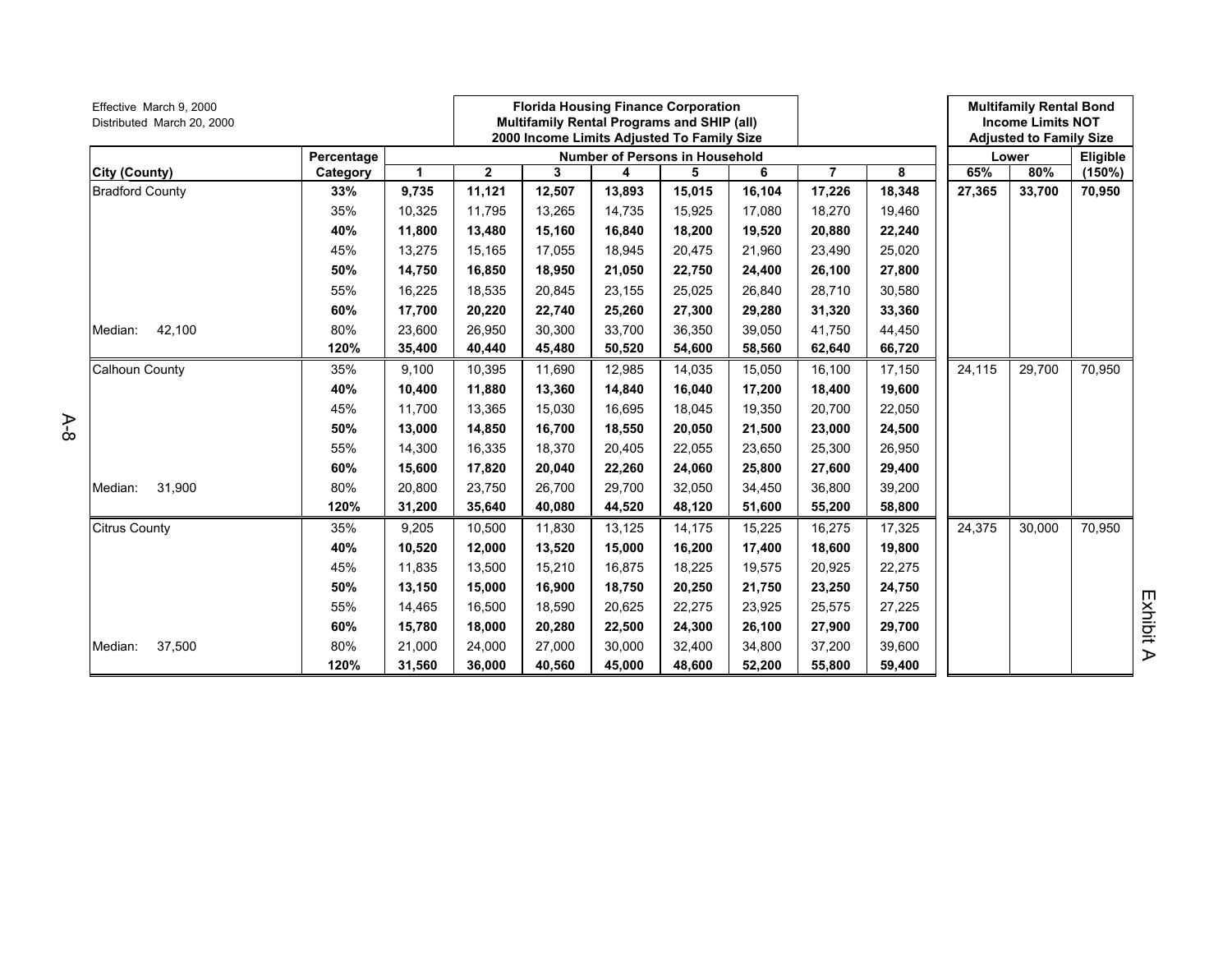| Effective March 9, 2000<br>Distributed March 20, 2000 |            |        |        | <b>Florida Housing Finance Corporation</b><br>Multifamily Rental Programs and SHIP (all)<br>2000 Income Limits Adjusted To Family Size |                                       |        |        |        |        | <b>Multifamily Rental Bond</b><br><b>Income Limits NOT</b><br><b>Adjusted to Family Size</b> |        |          |
|-------------------------------------------------------|------------|--------|--------|----------------------------------------------------------------------------------------------------------------------------------------|---------------------------------------|--------|--------|--------|--------|----------------------------------------------------------------------------------------------|--------|----------|
|                                                       | Percentage |        |        |                                                                                                                                        | <b>Number of Persons in Household</b> |        |        |        |        |                                                                                              | Lower  | Eligible |
| City (County)                                         | Category   | 1      | 2      | 3                                                                                                                                      | 4                                     | 5      | 6      | 7      | 8      | 65%                                                                                          | 80%    | (150%)   |
| Columbia County                                       | 35%        | 9,555  | 10,920 | 12,285                                                                                                                                 | 13,650                                | 14,735 | 15,820 | 16,940 | 18,025 | 25,350                                                                                       | 31,200 | 70,950   |
|                                                       | 40%        | 10,920 | 12,480 | 14,040                                                                                                                                 | 15,600                                | 16,840 | 18,080 | 19,360 | 20,600 |                                                                                              |        |          |
|                                                       | 45%        | 12,285 | 14,040 | 15,795                                                                                                                                 | 17,550                                | 18,945 | 20,340 | 21,780 | 23,175 |                                                                                              |        |          |
|                                                       | 50%        | 13,650 | 15,600 | 17,550                                                                                                                                 | 19,500                                | 21,050 | 22,600 | 24,200 | 25,750 |                                                                                              |        |          |
|                                                       | 55%        | 15,015 | 17,160 | 19,305                                                                                                                                 | 21,450                                | 23,155 | 24,860 | 26,620 | 28,325 |                                                                                              |        |          |
|                                                       | 60%        | 16,380 | 18,720 | 21,060                                                                                                                                 | 23,400                                | 25,260 | 27,120 | 29,040 | 30,900 |                                                                                              |        |          |
| 39,000<br>Median:                                     | 80%        | 21,850 | 24,950 | 28,100                                                                                                                                 | 31,200                                | 33,700 | 36,200 | 38,700 | 41,200 |                                                                                              |        |          |
|                                                       | 120%       | 32,760 | 37,440 | 42,120                                                                                                                                 | 46,800                                | 50,520 | 54,240 | 58,080 | 61,800 |                                                                                              |        |          |
| DeSoto County                                         | 35%        | 9,100  | 10,395 | 11,690                                                                                                                                 | 12,985                                | 14,035 | 15,050 | 16,100 | 17,150 | 24,115                                                                                       | 29,700 | 70,950   |
|                                                       | 40%        | 10,400 | 11,880 | 13,360                                                                                                                                 | 14,840                                | 16,040 | 17,200 | 18,400 | 19,600 |                                                                                              |        |          |
|                                                       | 45%        | 11,700 | 13,365 | 15,030                                                                                                                                 | 16,695                                | 18,045 | 19,350 | 20,700 | 22,050 |                                                                                              |        |          |
|                                                       | 50%        | 13,000 | 14,850 | 16,700                                                                                                                                 | 18,550                                | 20,050 | 21,500 | 23,000 | 24,500 |                                                                                              |        |          |
|                                                       | 55%        | 14,300 | 16,335 | 18,370                                                                                                                                 | 20,405                                | 22,055 | 23,650 | 25,300 | 26,950 |                                                                                              |        |          |
|                                                       | 60%        | 15,600 | 17,820 | 20,040                                                                                                                                 | 22,260                                | 24,060 | 25,800 | 27,600 | 29,400 |                                                                                              |        |          |
| 35,200<br>Median:                                     | 80%        | 20,800 | 23,750 | 26,700                                                                                                                                 | 29,700                                | 32,050 | 34,450 | 36,800 | 39,200 |                                                                                              |        |          |
|                                                       | 120%       | 31,200 | 35,640 | 40,080                                                                                                                                 | 44,520                                | 48,120 | 51,600 | 55,200 | 58,800 |                                                                                              |        |          |
| <b>Dixie County</b>                                   | 35%        | 9,100  | 10,395 | 11,690                                                                                                                                 | 12,985                                | 14,035 | 15,050 | 16,100 | 17,150 | 24,115                                                                                       | 29,700 | 70,950   |
|                                                       | 40%        | 10,400 | 11,880 | 13,360                                                                                                                                 | 14,840                                | 16,040 | 17,200 | 18,400 | 19,600 |                                                                                              |        |          |
|                                                       | 45%        | 11,700 | 13,365 | 15,030                                                                                                                                 | 16,695                                | 18,045 | 19,350 | 20,700 | 22,050 |                                                                                              |        |          |
|                                                       | 50%        | 13,000 | 14,850 | 16,700                                                                                                                                 | 18,550                                | 20,050 | 21,500 | 23,000 | 24,500 |                                                                                              |        |          |
|                                                       | 55%        | 14,300 | 16,335 | 18,370                                                                                                                                 | 20,405                                | 22,055 | 23,650 | 25,300 | 26,950 |                                                                                              |        |          |
|                                                       | 60%        | 15,600 | 17,820 | 20,040                                                                                                                                 | 22,260                                | 24,060 | 25,800 | 27,600 | 29,400 |                                                                                              |        |          |
| 25,900<br>Median:                                     | 80%        | 20,800 | 23,750 | 26,700                                                                                                                                 | 29,700                                | 32,050 | 34,450 | 36,800 | 39,200 |                                                                                              |        |          |
|                                                       | 120%       | 31,200 | 35,640 | 40,080                                                                                                                                 | 44,520                                | 48,120 | 51,600 | 55,200 | 58,800 |                                                                                              |        |          |
| Franklin County                                       | 35%        | 9,100  | 10,395 | 11,690                                                                                                                                 | 12,985                                | 14,035 | 15,050 | 16,100 | 17,150 | 24,115                                                                                       | 29,700 | 70,950   |
|                                                       | 40%        | 10,400 | 11,880 | 13,360                                                                                                                                 | 14,840                                | 16,040 | 17,200 | 18,400 | 19,600 |                                                                                              |        |          |
|                                                       | 45%        | 11,700 | 13,365 | 15,030                                                                                                                                 | 16,695                                | 18,045 | 19,350 | 20,700 | 22,050 |                                                                                              |        |          |
|                                                       | 50%        | 13,000 | 14,850 | 16,700                                                                                                                                 | 18,550                                | 20,050 | 21,500 | 23,000 | 24,500 |                                                                                              |        |          |
|                                                       | 55%        | 14,300 | 16,335 | 18,370                                                                                                                                 | 20,405                                | 22,055 | 23,650 | 25,300 | 26,950 |                                                                                              |        |          |
|                                                       | 60%        | 15,600 | 17,820 | 20,040                                                                                                                                 | 22,260                                | 24,060 | 25,800 | 27,600 | 29,400 |                                                                                              |        |          |
| 30,900<br>Median:                                     | 80%        | 20,800 | 23,750 | 26,700                                                                                                                                 | 29,700                                | 32,050 | 34,450 | 36,800 | 39,200 |                                                                                              |        |          |
|                                                       | 120%       | 31,200 | 35,640 | 40,080                                                                                                                                 | 44,520                                | 48,120 | 51,600 | 55,200 | 58,800 |                                                                                              |        |          |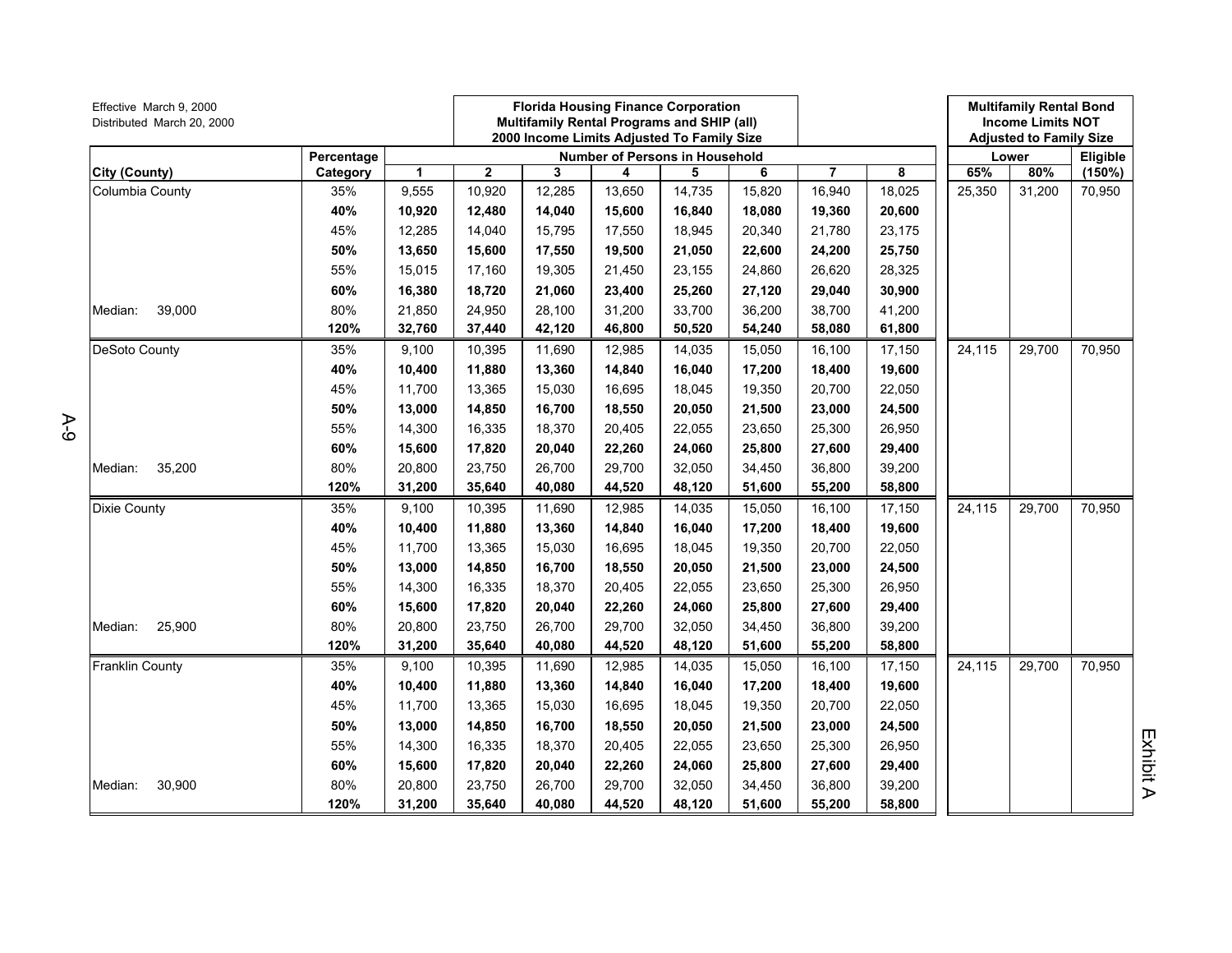| Effective March 9, 2000<br>Distributed March 20, 2000 |            |        | <b>Florida Housing Finance Corporation</b><br>Multifamily Rental Programs and SHIP (all)<br>2000 Income Limits Adjusted To Family Size |        |        |                                       |        |                |        | <b>Multifamily Rental Bond</b><br><b>Income Limits NOT</b><br><b>Adjusted to Family Size</b> |        |          |
|-------------------------------------------------------|------------|--------|----------------------------------------------------------------------------------------------------------------------------------------|--------|--------|---------------------------------------|--------|----------------|--------|----------------------------------------------------------------------------------------------|--------|----------|
|                                                       | Percentage |        |                                                                                                                                        |        |        | <b>Number of Persons in Household</b> |        |                |        |                                                                                              | Lower  | Eligible |
| City (County)                                         | Category   | 1      | 2                                                                                                                                      | 3      | 4      | 5                                     | 6      | $\overline{7}$ | 8      | 65%                                                                                          | 80%    | (150%)   |
| <b>Gilchrist County</b>                               | 35%        | 9,100  | 10,395                                                                                                                                 | 11,690 | 12,985 | 14,035                                | 15,050 | 16,100         | 17,150 | 24,115                                                                                       | 29,700 | 70,950   |
|                                                       | 40%        | 10,400 | 11,880                                                                                                                                 | 13,360 | 14,840 | 16,040                                | 17,200 | 18,400         | 19,600 |                                                                                              |        |          |
|                                                       | 45%        | 11,700 | 13,365                                                                                                                                 | 15,030 | 16,695 | 18,045                                | 19,350 | 20,700         | 22,050 |                                                                                              |        |          |
|                                                       | 50%        | 13,000 | 14,850                                                                                                                                 | 16,700 | 18,550 | 20,050                                | 21,500 | 23,000         | 24,500 |                                                                                              |        |          |
|                                                       | 55%        | 14,300 | 16,335                                                                                                                                 | 18,370 | 20,405 | 22,055                                | 23,650 | 25,300         | 26,950 |                                                                                              |        |          |
|                                                       | 60%        | 15,600 | 17,820                                                                                                                                 | 20,040 | 22,260 | 24,060                                | 25,800 | 27,600         | 29,400 |                                                                                              |        |          |
| 32,700<br>Median:                                     | 80%        | 20,800 | 23,750                                                                                                                                 | 26,700 | 29,700 | 32,050                                | 34,450 | 36,800         | 39,200 |                                                                                              |        |          |
|                                                       | 120%       | 31,200 | 35,640                                                                                                                                 | 40,080 | 44,520 | 48,120                                | 51,600 | 55,200         | 58,800 |                                                                                              |        |          |
| <b>Glades County</b>                                  | 35%        | 9,100  | 10,395                                                                                                                                 | 11,690 | 12,985 | 14,035                                | 15,050 | 16,100         | 17,150 | 24,115                                                                                       | 29,700 | 70,950   |
|                                                       | 40%        | 10,400 | 11,880                                                                                                                                 | 13,360 | 14,840 | 16,040                                | 17,200 | 18,400         | 19,600 |                                                                                              |        |          |
|                                                       | 45%        | 11,700 | 13,365                                                                                                                                 | 15,030 | 16,695 | 18,045                                | 19,350 | 20,700         | 22,050 |                                                                                              |        |          |
|                                                       | 50%        | 13,000 | 14,850                                                                                                                                 | 16,700 | 18,550 | 20,050                                | 21,500 | 23,000         | 24,500 |                                                                                              |        |          |
|                                                       | 55%        | 14,300 | 16,335                                                                                                                                 | 18,370 | 20,405 | 22,055                                | 23,650 | 25,300         | 26,950 |                                                                                              |        |          |
|                                                       | 60%        | 15,600 | 17,820                                                                                                                                 | 20,040 | 22,260 | 24,060                                | 25,800 | 27,600         | 29,400 |                                                                                              |        |          |
| 33,800<br>Median:                                     | 80%        | 20,800 | 23,750                                                                                                                                 | 26,700 | 29,700 | 32,050                                | 34,450 | 36,800         | 39,200 |                                                                                              |        |          |
|                                                       | 120%       | 31,200 | 35,640                                                                                                                                 | 40,080 | 44,520 | 48,120                                | 51,600 | 55,200         | 58,800 |                                                                                              |        |          |
| <b>Gulf County</b>                                    | 35%        | 9,310  | 10,640                                                                                                                                 | 11,970 | 13,300 | 14,350                                | 15,435 | 16,485         | 17,570 | 24,700                                                                                       | 30,400 | 70,950   |
|                                                       | 40%        | 10,640 | 12,160                                                                                                                                 | 13,680 | 15,200 | 16,400                                | 17,640 | 18,840         | 20,080 |                                                                                              |        |          |
|                                                       | 45%        | 11,970 | 13,680                                                                                                                                 | 15,390 | 17,100 | 18,450                                | 19,845 | 21,195         | 22,590 |                                                                                              |        |          |
|                                                       | 50%        | 13,300 | 15,200                                                                                                                                 | 17,100 | 19,000 | 20,500                                | 22,050 | 23,550         | 25,100 |                                                                                              |        |          |
|                                                       | 55%        | 14,630 | 16,720                                                                                                                                 | 18,810 | 20,900 | 22,550                                | 24,255 | 25,905         | 27,610 |                                                                                              |        |          |
|                                                       | 60%        | 15,960 | 18,240                                                                                                                                 | 20,520 | 22,800 | 24,600                                | 26,460 | 28,260         | 30,120 |                                                                                              |        |          |
| 38,000<br>Median:                                     | 80%        | 21,300 | 24,300                                                                                                                                 | 27,350 | 30,400 | 32,850                                | 35,250 | 37,700         | 40,150 |                                                                                              |        |          |
|                                                       | 120%       | 31,920 | 36,480                                                                                                                                 | 41,040 | 45,600 | 49,200                                | 52,920 | 56,520         | 60,240 |                                                                                              |        |          |
| <b>Hamilton County</b>                                | 35%        | 9,100  | 10,395                                                                                                                                 | 11,690 | 12,985 | 14,035                                | 15,050 | 16,100         | 17,150 | 24,115                                                                                       | 29,700 | 70,950   |
|                                                       | 40%        | 10,400 | 11,880                                                                                                                                 | 13,360 | 14,840 | 16,040                                | 17,200 | 18,400         | 19,600 |                                                                                              |        |          |
|                                                       | 45%        | 11,700 | 13,365                                                                                                                                 | 15,030 | 16,695 | 18,045                                | 19,350 | 20,700         | 22,050 |                                                                                              |        |          |
|                                                       | 50%        | 13,000 | 14,850                                                                                                                                 | 16,700 | 18,550 | 20,050                                | 21,500 | 23,000         | 24,500 |                                                                                              |        |          |
|                                                       | 55%        | 14,300 | 16,335                                                                                                                                 | 18,370 | 20,405 | 22,055                                | 23,650 | 25,300         | 26,950 |                                                                                              |        |          |
|                                                       | 60%        | 15,600 | 17,820                                                                                                                                 | 20,040 | 22,260 | 24,060                                | 25,800 | 27,600         | 29,400 |                                                                                              |        |          |
| 28,300<br>Median:                                     | 80%        | 20,800 | 23,750                                                                                                                                 | 26,700 | 29,700 | 32,050                                | 34,450 | 36,800         | 39,200 |                                                                                              |        |          |
|                                                       | 120%       | 31,200 | 35,640                                                                                                                                 | 40,080 | 44,520 | 48,120                                | 51,600 | 55,200         | 58,800 |                                                                                              |        |          |

A-10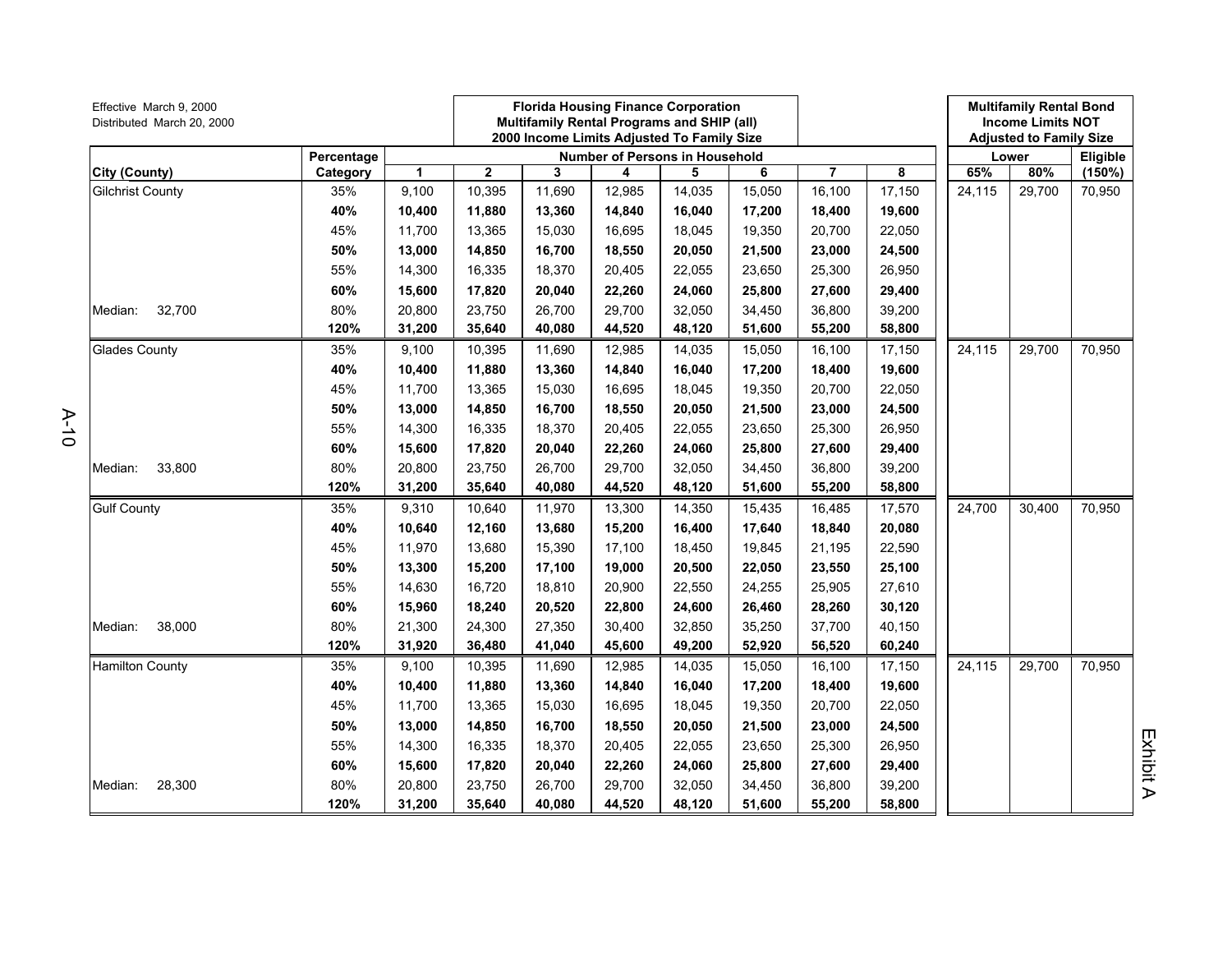| Effective March 9, 2000<br>Distributed March 20, 2000 |            |        |             | <b>Florida Housing Finance Corporation</b><br><b>Multifamily Rental Programs and SHIP (all)</b><br>2000 Income Limits Adjusted To Family Size |                                       |        |        |        |        | <b>Multifamily Rental Bond</b><br><b>Income Limits NOT</b><br><b>Adjusted to Family Size</b> |        |                 |
|-------------------------------------------------------|------------|--------|-------------|-----------------------------------------------------------------------------------------------------------------------------------------------|---------------------------------------|--------|--------|--------|--------|----------------------------------------------------------------------------------------------|--------|-----------------|
|                                                       | Percentage |        |             |                                                                                                                                               | <b>Number of Persons in Household</b> |        |        |        |        |                                                                                              | Lower  | <b>Eligible</b> |
| City (County)                                         | Category   | 1      | $\mathbf 2$ | 3                                                                                                                                             | 4                                     | 5      | 6      | 7      | 8      | 65%                                                                                          | 80%    | (150%)          |
| Hardee County                                         | 35%        | 9,450  | 10,815      | 12,145                                                                                                                                        | 13,510                                | 14,595 | 15,680 | 16,765 | 17,850 | 25,090                                                                                       | 30,900 | 70,950          |
|                                                       | 40%        | 10,800 | 12,360      | 13,880                                                                                                                                        | 15,440                                | 16,680 | 17,920 | 19,160 | 20,400 |                                                                                              |        |                 |
|                                                       | 45%        | 12,150 | 13,905      | 15,615                                                                                                                                        | 17,370                                | 18,765 | 20,160 | 21,555 | 22,950 |                                                                                              |        |                 |
|                                                       | 50%        | 13,500 | 15,450      | 17,350                                                                                                                                        | 19,300                                | 20,850 | 22,400 | 23,950 | 25,500 |                                                                                              |        |                 |
|                                                       | 55%        | 14,850 | 16,995      | 19,085                                                                                                                                        | 21,230                                | 22,935 | 24,640 | 26,345 | 28,050 |                                                                                              |        |                 |
|                                                       | 60%        | 16,200 | 18,540      | 20,820                                                                                                                                        | 23,160                                | 25,020 | 26,880 | 28,740 | 30,600 |                                                                                              |        |                 |
| 38,600<br>Median:                                     | 80%        | 21,600 | 24,700      | 27,800                                                                                                                                        | 30,900                                | 33,350 | 35,800 | 38,300 | 40,750 |                                                                                              |        |                 |
|                                                       | 120%       | 32,400 | 37,080      | 41,640                                                                                                                                        | 46,320                                | 50,040 | 53,760 | 57,480 | 61,200 |                                                                                              |        |                 |
| <b>Hendry County</b>                                  | 35%        | 9,100  | 10,395      | 11,690                                                                                                                                        | 12,985                                | 14,035 | 15,050 | 16,100 | 17,150 | 24,115                                                                                       | 29,700 | 70,950          |
|                                                       | 40%        | 10,400 | 11,880      | 13,360                                                                                                                                        | 14,840                                | 16,040 | 17,200 | 18,400 | 19,600 |                                                                                              |        |                 |
|                                                       | 45%        | 11,700 | 13,365      | 15,030                                                                                                                                        | 16,695                                | 18,045 | 19,350 | 20,700 | 22,050 |                                                                                              |        |                 |
|                                                       | 50%        | 13,000 | 14,850      | 16,700                                                                                                                                        | 18,550                                | 20,050 | 21,500 | 23,000 | 24,500 |                                                                                              |        |                 |
|                                                       | 55%        | 14,300 | 16,335      | 18,370                                                                                                                                        | 20,405                                | 22,055 | 23,650 | 25,300 | 26,950 |                                                                                              |        |                 |
|                                                       | 60%        | 15,600 | 17,820      | 20,040                                                                                                                                        | 22,260                                | 24,060 | 25,800 | 27,600 | 29,400 |                                                                                              |        |                 |
| 33,300<br>Median:                                     | 80%        | 20,800 | 23,750      | 26,700                                                                                                                                        | 29,700                                | 32,050 | 34,450 | 36,800 | 39,200 |                                                                                              |        |                 |
|                                                       | 120%       | 31,200 | 35,640      | 40,080                                                                                                                                        | 44,520                                | 48,120 | 51,600 | 55,200 | 58,800 |                                                                                              |        |                 |
| <b>Highlands County</b>                               | 35%        | 9,100  | 10,395      | 11,690                                                                                                                                        | 12,985                                | 14,035 | 15,050 | 16,100 | 17,150 | 24,115                                                                                       | 29,700 | 70,950          |
|                                                       | 40%        | 10,400 | 11,880      | 13,360                                                                                                                                        | 14,840                                | 16,040 | 17,200 | 18,400 | 19,600 |                                                                                              |        |                 |
|                                                       | 45%        | 11,700 | 13,365      | 15,030                                                                                                                                        | 16,695                                | 18,045 | 19,350 | 20,700 | 22,050 |                                                                                              |        |                 |
|                                                       | 50%        | 13,000 | 14,850      | 16,700                                                                                                                                        | 18,550                                | 20,050 | 21,500 | 23,000 | 24,500 |                                                                                              |        |                 |
|                                                       | 55%        | 14,300 | 16,335      | 18,370                                                                                                                                        | 20,405                                | 22,055 | 23,650 | 25,300 | 26,950 |                                                                                              |        |                 |
|                                                       | 60%        | 15,600 | 17,820      | 20,040                                                                                                                                        | 22,260                                | 24,060 | 25,800 | 27,600 | 29,400 |                                                                                              |        |                 |
| 33,300<br>Median:                                     | 80%        | 20,800 | 23,750      | 26,700                                                                                                                                        | 29,700                                | 32,050 | 34,450 | 36,800 | 39,200 |                                                                                              |        |                 |
|                                                       | 120%       | 31,200 | 35,640      | 40,080                                                                                                                                        | 44,520                                | 48,120 | 51,600 | 55,200 | 58,800 |                                                                                              |        |                 |
| <b>Holmes County</b>                                  | 35%        | 9,100  | 10,395      | 11,690                                                                                                                                        | 12,985                                | 14,035 | 15,050 | 16,100 | 17,150 | 24,115                                                                                       | 29,700 | 70,950          |
|                                                       | 40%        | 10,400 | 11,880      | 13,360                                                                                                                                        | 14,840                                | 16,040 | 17,200 | 18,400 | 19,600 |                                                                                              |        |                 |
|                                                       | 45%        | 11,700 | 13,365      | 15,030                                                                                                                                        | 16,695                                | 18,045 | 19,350 | 20,700 | 22,050 |                                                                                              |        |                 |
|                                                       | 50%        | 13,000 | 14,850      | 16,700                                                                                                                                        | 18,550                                | 20,050 | 21,500 | 23,000 | 24,500 |                                                                                              |        |                 |
|                                                       | 55%        | 14,300 | 16,335      | 18,370                                                                                                                                        | 20,405                                | 22,055 | 23,650 | 25,300 | 26,950 |                                                                                              |        |                 |
|                                                       | 60%        | 15,600 | 17,820      | 20,040                                                                                                                                        | 22,260                                | 24,060 | 25,800 | 27,600 | 29,400 |                                                                                              |        |                 |
| 32,000<br>Median:                                     | 80%        | 20,800 | 23,750      | 26,700                                                                                                                                        | 29,700                                | 32,050 | 34,450 | 36,800 | 39,200 |                                                                                              |        |                 |
|                                                       | 120%       | 31,200 | 35,640      | 40,080                                                                                                                                        | 44,520                                | 48,120 | 51,600 | 55,200 | 58,800 |                                                                                              |        |                 |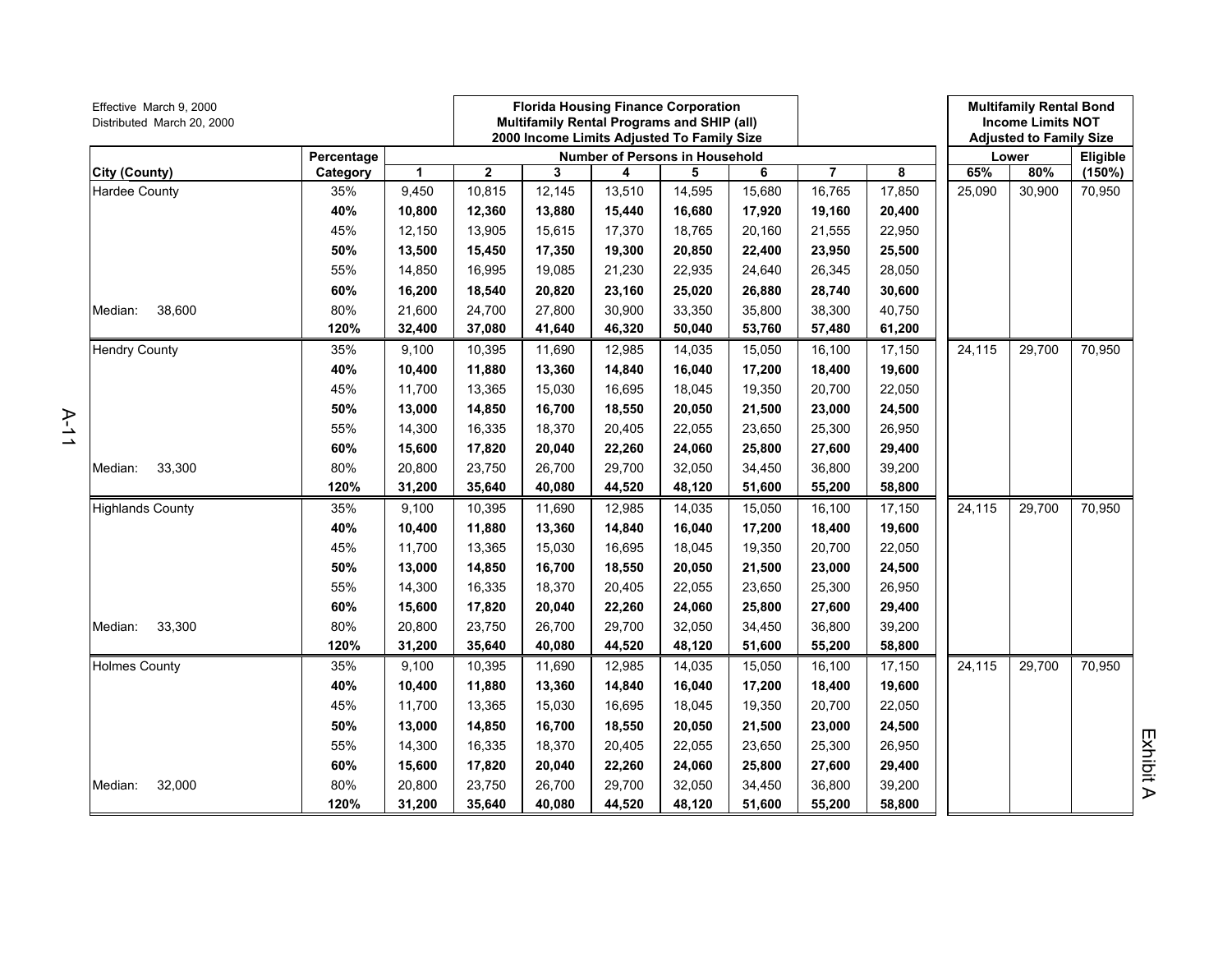| Effective March 9, 2000<br>Distributed March 20, 2000 |            |        |              | <b>Florida Housing Finance Corporation</b><br><b>Multifamily Rental Programs and SHIP (all)</b><br>2000 Income Limits Adjusted To Family Size |        |                                       |        |                |        |        | <b>Multifamily Rental Bond</b><br><b>Income Limits NOT</b><br><b>Adjusted to Family Size</b> |          |
|-------------------------------------------------------|------------|--------|--------------|-----------------------------------------------------------------------------------------------------------------------------------------------|--------|---------------------------------------|--------|----------------|--------|--------|----------------------------------------------------------------------------------------------|----------|
|                                                       | Percentage |        |              |                                                                                                                                               |        | <b>Number of Persons in Household</b> |        |                |        |        | Lower                                                                                        | Eligible |
| City (County)                                         | Category   | 1      | $\mathbf{2}$ | 3                                                                                                                                             | 4      | 5                                     | 6      | $\overline{7}$ | 8      | 65%    | 80%                                                                                          | (150%)   |
| Indian River County                                   | 28%        | 9,352  | 10,696       | 12,012                                                                                                                                        | 13,356 | 14,420                                | 15,484 | 16,548         | 17,640 | 27,905 | 28,620                                                                                       | 70,950   |
|                                                       | 35%        | 11,690 | 13,370       | 15,015                                                                                                                                        | 16,695 | 18,025                                | 19,355 | 20,685         | 22,050 |        |                                                                                              |          |
|                                                       | 40%        | 13,360 | 15,280       | 17,160                                                                                                                                        | 19,080 | 20,600                                | 22,120 | 23,640         | 25,200 |        |                                                                                              |          |
|                                                       | 45%        | 15,030 | 17,190       | 19,305                                                                                                                                        | 21,465 | 23,175                                | 24,885 | 26,595         | 28,350 |        |                                                                                              |          |
|                                                       | 50%        | 16,700 | 19,100       | 21,450                                                                                                                                        | 23,850 | 25,750                                | 27,650 | 29,550         | 31,500 |        |                                                                                              |          |
|                                                       | 55%        | 18,370 | 21,010       | 23,595                                                                                                                                        | 26,235 | 28,325                                | 30,415 | 32,505         | 34,650 |        |                                                                                              |          |
|                                                       | 60%        | 20,040 | 22,920       | 25,740                                                                                                                                        | 28,620 | 30,900                                | 33,180 | 35,460         | 37,800 |        |                                                                                              |          |
| 47,700<br>Median:                                     | 80%        | 26,700 | 30,550       | 34,350                                                                                                                                        | 38,150 | 41,200                                | 44,250 | 47,300         | 50,350 |        |                                                                                              |          |
|                                                       | 120%       | 40,080 | 45,840       | 51,480                                                                                                                                        | 57,240 | 61,800                                | 66,360 | 70,920         | 75,600 |        |                                                                                              |          |
| Jackson County                                        | 35%        | 9,100  | 10,395       | 11,690                                                                                                                                        | 12,985 | 14,035                                | 15,050 | 16,100         | 17,150 | 24,115 | 29,700                                                                                       | 70,950   |
|                                                       | 40%        | 10,400 | 11,880       | 13,360                                                                                                                                        | 14,840 | 16,040                                | 17,200 | 18,400         | 19,600 |        |                                                                                              |          |
|                                                       | 45%        | 11,700 | 13,365       | 15,030                                                                                                                                        | 16,695 | 18,045                                | 19,350 | 20,700         | 22,050 |        |                                                                                              |          |
|                                                       | 50%        | 13,000 | 14,850       | 16,700                                                                                                                                        | 18,550 | 20,050                                | 21,500 | 23,000         | 24,500 |        |                                                                                              |          |
|                                                       | 55%        | 14,300 | 16,335       | 18,370                                                                                                                                        | 20.405 | 22,055                                | 23.650 | 25,300         | 26,950 |        |                                                                                              |          |
|                                                       | 60%        | 15,600 | 17,820       | 20,040                                                                                                                                        | 22,260 | 24,060                                | 25,800 | 27,600         | 29,400 |        |                                                                                              |          |
| 35,000<br>Median:                                     | 80%        | 20,800 | 23,750       | 26,700                                                                                                                                        | 29,700 | 32,050                                | 34,450 | 36,800         | 39,200 |        |                                                                                              |          |
|                                                       | 120%       | 31,200 | 35,640       | 40,080                                                                                                                                        | 44,520 | 48,120                                | 51,600 | 55,200         | 58,800 |        |                                                                                              |          |
| Jefferson County                                      | 35%        | 9,205  | 10,500       | 11,830                                                                                                                                        | 13,125 | 14,175                                | 15,225 | 16,275         | 17,325 | 24,375 | 30,000                                                                                       | 70,950   |
|                                                       | 40%        | 10,520 | 12,000       | 13,520                                                                                                                                        | 15,000 | 16,200                                | 17,400 | 18,600         | 19,800 |        |                                                                                              |          |
|                                                       | 45%        | 11,835 | 13,500       | 15,210                                                                                                                                        | 16,875 | 18,225                                | 19,575 | 20,925         | 22,275 |        |                                                                                              |          |
|                                                       | 50%        | 13,150 | 15,000       | 16,900                                                                                                                                        | 18,750 | 20,250                                | 21,750 | 23,250         | 24,750 |        |                                                                                              |          |
|                                                       | 55%        | 14,465 | 16,500       | 18,590                                                                                                                                        | 20.625 | 22,275                                | 23,925 | 25,575         | 27,225 |        |                                                                                              |          |
|                                                       | 60%        | 15,780 | 18,000       | 20,280                                                                                                                                        | 22,500 | 24,300                                | 26,100 | 27,900         | 29,700 |        |                                                                                              |          |
| 37,500<br>Median:                                     | 80%        | 21,000 | 24,000       | 27,000                                                                                                                                        | 30.000 | 32,400                                | 34.800 | 37,200         | 39,600 |        |                                                                                              |          |
|                                                       | 120%       | 31,560 | 36,000       | 40,560                                                                                                                                        | 45,000 | 48,600                                | 52,200 | 55,800         | 59,400 |        |                                                                                              |          |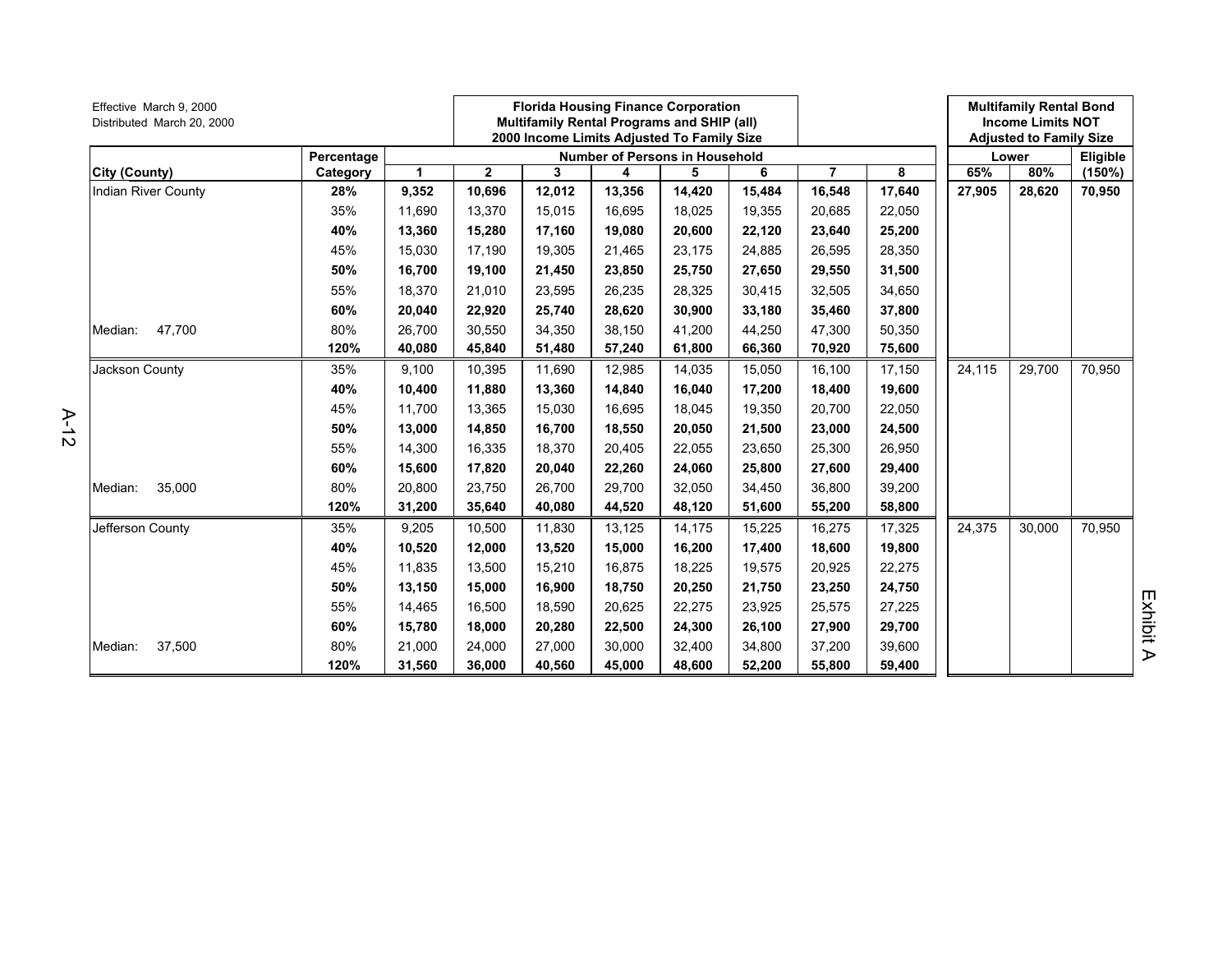| Effective March 9, 2000<br>Distributed March 20, 2000 |            | <b>Florida Housing Finance Corporation</b><br>Multifamily Rental Programs and SHIP (all)<br>2000 Income Limits Adjusted To Family Size |                                       |        |        |        |        |        | <b>Multifamily Rental Bond</b><br><b>Income Limits NOT</b><br><b>Adjusted to Family Size</b> |        |          |        |
|-------------------------------------------------------|------------|----------------------------------------------------------------------------------------------------------------------------------------|---------------------------------------|--------|--------|--------|--------|--------|----------------------------------------------------------------------------------------------|--------|----------|--------|
|                                                       | Percentage |                                                                                                                                        | <b>Number of Persons in Household</b> |        |        |        |        |        |                                                                                              | Lower  | Eligible |        |
| City (County)                                         | Category   | 1                                                                                                                                      | $\mathbf{2}$                          | 3      | 4      | 5      | 6      | 7      | 8                                                                                            | 65%    | 80%      | (150%) |
| Lafayette County                                      | 35%        | 9,100                                                                                                                                  | 10,395                                | 11,690 | 12,985 | 14,035 | 15,050 | 16,100 | 17,150                                                                                       | 24,115 | 29,700   | 70,950 |
|                                                       | 40%        | 10,400                                                                                                                                 | 11,880                                | 13,360 | 14,840 | 16,040 | 17,200 | 18,400 | 19,600                                                                                       |        |          |        |
|                                                       | 45%        | 11,700                                                                                                                                 | 13,365                                | 15,030 | 16,695 | 18,045 | 19,350 | 20,700 | 22,050                                                                                       |        |          |        |
|                                                       | 50%        | 13,000                                                                                                                                 | 14,850                                | 16,700 | 18,550 | 20,050 | 21,500 | 23,000 | 24,500                                                                                       |        |          |        |
|                                                       | 55%        | 14,300                                                                                                                                 | 16,335                                | 18,370 | 20,405 | 22,055 | 23,650 | 25,300 | 26,950                                                                                       |        |          |        |
|                                                       | 60%        | 15,600                                                                                                                                 | 17,820                                | 20,040 | 22,260 | 24,060 | 25,800 | 27,600 | 29,400                                                                                       |        |          |        |
| 35,400<br>Median:                                     | 80%        | 20,800                                                                                                                                 | 23,750                                | 26,700 | 29,700 | 32,050 | 34,450 | 36,800 | 39,200                                                                                       |        |          |        |
|                                                       | 120%       | 31,200                                                                                                                                 | 35,640                                | 40,080 | 44,520 | 48,120 | 51,600 | 55,200 | 58,800                                                                                       |        |          |        |
| Levy County                                           | 35%        | 9,100                                                                                                                                  | 10,395                                | 11,690 | 12,985 | 14,035 | 15,050 | 16,100 | 17,150                                                                                       | 24,115 | 29,700   | 70,950 |
|                                                       | 40%        | 10,400                                                                                                                                 | 11,880                                | 13,360 | 14,840 | 16,040 | 17,200 | 18,400 | 19,600                                                                                       |        |          |        |
|                                                       | 45%        | 11,700                                                                                                                                 | 13,365                                | 15,030 | 16,695 | 18,045 | 19,350 | 20,700 | 22,050                                                                                       |        |          |        |
|                                                       | 50%        | 13,000                                                                                                                                 | 14,850                                | 16,700 | 18,550 | 20,050 | 21,500 | 23,000 | 24,500                                                                                       |        |          |        |
|                                                       | 55%        | 14,300                                                                                                                                 | 16,335                                | 18,370 | 20,405 | 22,055 | 23,650 | 25,300 | 26,950                                                                                       |        |          |        |
|                                                       | 60%        | 15,600                                                                                                                                 | 17,820                                | 20,040 | 22,260 | 24,060 | 25,800 | 27,600 | 29,400                                                                                       |        |          |        |
| 32,300<br>Median:                                     | 80%        | 20,800                                                                                                                                 | 23,750                                | 26,700 | 29,700 | 32,050 | 34,450 | 36,800 | 39,200                                                                                       |        |          |        |
|                                                       | 120%       | 31,200                                                                                                                                 | 35,640                                | 40,080 | 44,520 | 48,120 | 51,600 | 55,200 | 58,800                                                                                       |        |          |        |
| <b>Liberty County</b>                                 | 35%        | 9,450                                                                                                                                  | 10,815                                | 12,145 | 13,510 | 14,595 | 15,680 | 16,765 | 17,850                                                                                       | 25,090 | 30,900   | 70,950 |
|                                                       | 40%        | 10,800                                                                                                                                 | 12,360                                | 13,880 | 15,440 | 16,680 | 17,920 | 19,160 | 20,400                                                                                       |        |          |        |
|                                                       | 45%        | 12,150                                                                                                                                 | 13,905                                | 15,615 | 17,370 | 18,765 | 20,160 | 21,555 | 22,950                                                                                       |        |          |        |
|                                                       | 50%        | 13,500                                                                                                                                 | 15,450                                | 17,350 | 19,300 | 20,850 | 22,400 | 23,950 | 25,500                                                                                       |        |          |        |
|                                                       | 55%        | 14,850                                                                                                                                 | 16,995                                | 19,085 | 21,230 | 22,935 | 24,640 | 26,345 | 28,050                                                                                       |        |          |        |
|                                                       | 60%        | 16,200                                                                                                                                 | 18,540                                | 20,820 | 23,160 | 25,020 | 26,880 | 28,740 | 30,600                                                                                       |        |          |        |
| 38,600<br>Median:                                     | 80%        | 21,600                                                                                                                                 | 24,700                                | 27,800 | 30,900 | 33,350 | 35,800 | 38,300 | 40,750                                                                                       |        |          |        |
|                                                       | 120%       | 32,400                                                                                                                                 | 37,080                                | 41,640 | 46,320 | 50,040 | 53,760 | 57,480 | 61,200                                                                                       |        |          |        |
| <b>Madison County</b>                                 | 35%        | 9,100                                                                                                                                  | 10,395                                | 11,690 | 12,985 | 14,035 | 15,050 | 16,100 | 17,150                                                                                       | 24,115 | 29,700   | 70,950 |
|                                                       | 40%        | 10,400                                                                                                                                 | 11,880                                | 13,360 | 14,840 | 16,040 | 17,200 | 18,400 | 19,600                                                                                       |        |          |        |
|                                                       | 45%        | 11,700                                                                                                                                 | 13,365                                | 15,030 | 16,695 | 18,045 | 19,350 | 20,700 | 22,050                                                                                       |        |          |        |
|                                                       | 50%        | 13,000                                                                                                                                 | 14,850                                | 16,700 | 18,550 | 20,050 | 21,500 | 23,000 | 24,500                                                                                       |        |          |        |
|                                                       | 55%        | 14,300                                                                                                                                 | 16,335                                | 18,370 | 20,405 | 22,055 | 23,650 | 25,300 | 26,950                                                                                       |        |          |        |
|                                                       | 60%        | 15,600                                                                                                                                 | 17,820                                | 20,040 | 22,260 | 24,060 | 25,800 | 27,600 | 29,400                                                                                       |        |          |        |
| 30,600<br>Median:                                     | 80%        | 20,800                                                                                                                                 | 23,750                                | 26,700 | 29,700 | 32,050 | 34,450 | 36,800 | 39,200                                                                                       |        |          |        |
|                                                       | 120%       | 31,200                                                                                                                                 | 35,640                                | 40,080 | 44,520 | 48,120 | 51,600 | 55,200 | 58,800                                                                                       |        |          |        |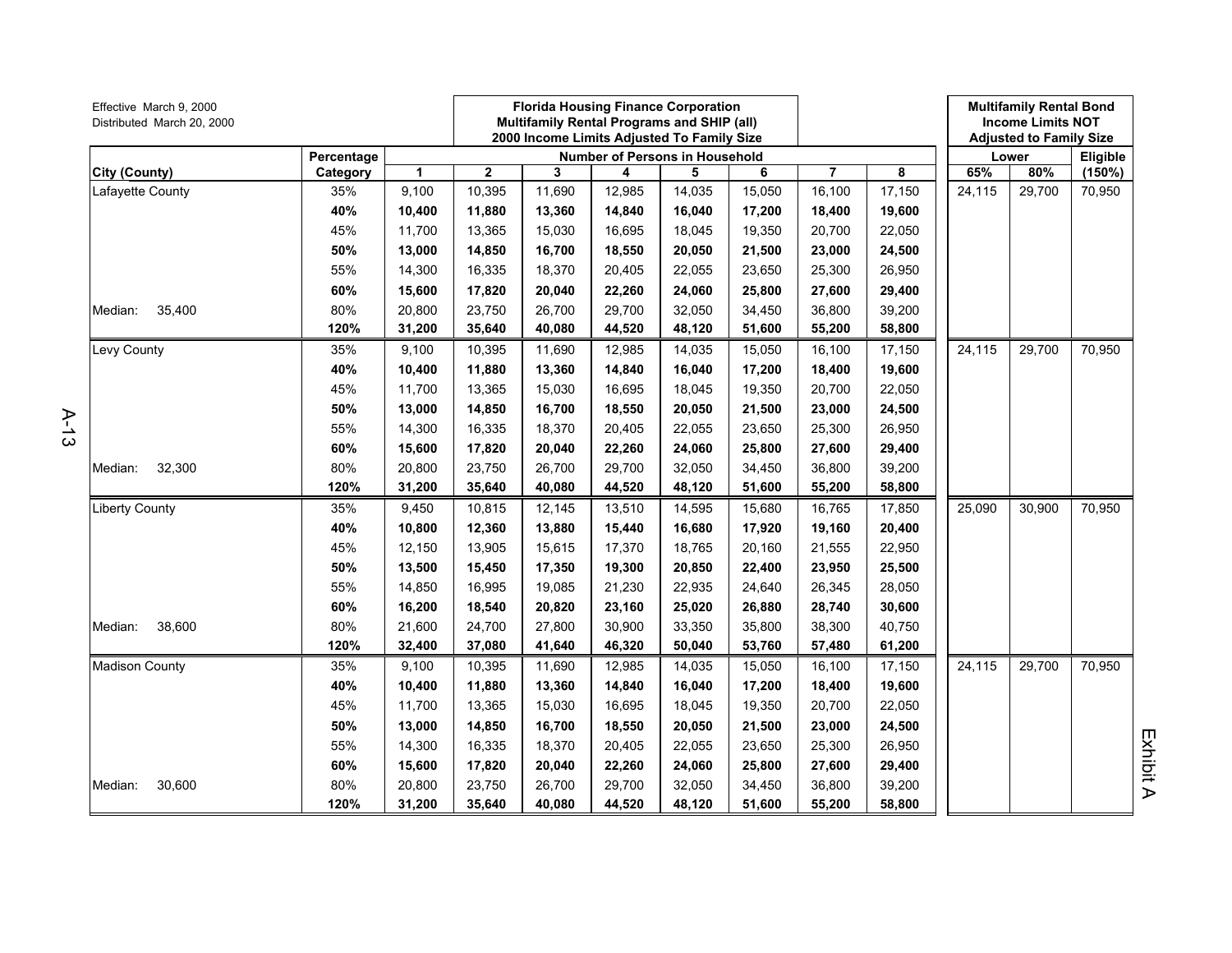| Effective March 9, 2000<br>Distributed March 20, 2000 |            | <b>Florida Housing Finance Corporation</b><br><b>Multifamily Rental Programs and SHIP (all)</b><br>2000 Income Limits Adjusted To Family Size |                                       |        |        |        |        |                | <b>Multifamily Rental Bond</b><br><b>Income Limits NOT</b><br><b>Adjusted to Family Size</b> |        |        |           |  |
|-------------------------------------------------------|------------|-----------------------------------------------------------------------------------------------------------------------------------------------|---------------------------------------|--------|--------|--------|--------|----------------|----------------------------------------------------------------------------------------------|--------|--------|-----------|--|
|                                                       | Percentage |                                                                                                                                               | <b>Number of Persons in Household</b> |        |        |        |        |                |                                                                                              |        | Lower  |           |  |
| City (County)                                         | Category   | $\mathbf{1}$                                                                                                                                  | $\mathbf{2}$                          | 3      | 4      | 5      | 6      | $\overline{7}$ | 8                                                                                            | 65%    | 80%    | $(150\%)$ |  |
| <b>Monroe County</b>                                  | 28%        | 9,660                                                                                                                                         | 11,032                                | 12,432 | 13,804 | 14,896 | 16,016 | 17,108         | 18,228                                                                                       | 28,841 | 29,580 | 70,950    |  |
|                                                       | 35%        | 12,075                                                                                                                                        | 13,790                                | 15,540 | 17,255 | 18,620 | 20,020 | 21,385         | 22,785                                                                                       |        |        |           |  |
|                                                       | 40%        | 13,800                                                                                                                                        | 15,760                                | 17,760 | 19,720 | 21,280 | 22,880 | 24,440         | 26,040                                                                                       |        |        |           |  |
|                                                       | 45%        | 15,525                                                                                                                                        | 17,730                                | 19,980 | 22,185 | 23,940 | 25,740 | 27,495         | 29,295                                                                                       |        |        |           |  |
|                                                       | 50%        | 17,250                                                                                                                                        | 19,700                                | 22,200 | 24,650 | 26,600 | 28.600 | 30,550         | 32,550                                                                                       |        |        |           |  |
|                                                       | 55%        | 18,975                                                                                                                                        | 21,670                                | 24,420 | 27,115 | 29,260 | 31,460 | 33,605         | 35,805                                                                                       |        |        |           |  |
|                                                       | 60%        | 20,700                                                                                                                                        | 23,640                                | 26,640 | 29,580 | 31,920 | 34,320 | 36,660         | 39,060                                                                                       |        |        |           |  |
| 49,300<br>Median:                                     | 80%        | 27,600                                                                                                                                        | 31,550                                | 35,500 | 39,450 | 42,600 | 45,750 | 48,900         | 52,050                                                                                       |        |        |           |  |
|                                                       | 120%       | 41,400                                                                                                                                        | 47,280                                | 53,280 | 59,160 | 63,840 | 68,640 | 73,320         | 78,120                                                                                       |        |        |           |  |
| Okeechobee County                                     | 35%        | 9,100                                                                                                                                         | 10,395                                | 11,690 | 12,985 | 14,035 | 15,050 | 16,100         | 17,150                                                                                       | 24,115 | 29,700 | 70,950    |  |
|                                                       | 40%        | 10,400                                                                                                                                        | 11,880                                | 13,360 | 14,840 | 16,040 | 17,200 | 18,400         | 19,600                                                                                       |        |        |           |  |
|                                                       | 45%        | 11,700                                                                                                                                        | 13,365                                | 15,030 | 16,695 | 18,045 | 19,350 | 20,700         | 22,050                                                                                       |        |        |           |  |
|                                                       | 50%        | 13,000                                                                                                                                        | 14,850                                | 16,700 | 18,550 | 20,050 | 21,500 | 23,000         | 24,500                                                                                       |        |        |           |  |
|                                                       | 55%        | 14,300                                                                                                                                        | 16,335                                | 18,370 | 20,405 | 22,055 | 23,650 | 25,300         | 26,950                                                                                       |        |        |           |  |
|                                                       | 60%        | 15,600                                                                                                                                        | 17,820                                | 20,040 | 22,260 | 24,060 | 25,800 | 27,600         | 29,400                                                                                       |        |        |           |  |
| 32,700<br>Median:                                     | 80%        | 20,800                                                                                                                                        | 23,750                                | 26,700 | 29,700 | 32,050 | 34,450 | 36,800         | 39,200                                                                                       |        |        |           |  |
|                                                       | 120%       | 31,200                                                                                                                                        | 35,640                                | 40,080 | 44,520 | 48,120 | 51,600 | 55,200         | 58,800                                                                                       |        |        |           |  |
| Putnam County                                         | 35%        | 9,100                                                                                                                                         | 10,395                                | 11,690 | 12,985 | 14,035 | 15,050 | 16,100         | 17,150                                                                                       | 24,115 | 29,700 | 70,950    |  |
|                                                       | 40%        | 10,400                                                                                                                                        | 11,880                                | 13,360 | 14,840 | 16,040 | 17,200 | 18,400         | 19,600                                                                                       |        |        |           |  |
|                                                       | 45%        | 11,700                                                                                                                                        | 13,365                                | 15,030 | 16,695 | 18,045 | 19,350 | 20,700         | 22,050                                                                                       |        |        |           |  |
|                                                       | 50%        | 13,000                                                                                                                                        | 14,850                                | 16,700 | 18,550 | 20,050 | 21,500 | 23,000         | 24,500                                                                                       |        |        |           |  |
|                                                       | 55%        | 14,300                                                                                                                                        | 16,335                                | 18,370 | 20.405 | 22,055 | 23.650 | 25,300         | 26,950                                                                                       |        |        |           |  |
|                                                       | 60%        | 15,600                                                                                                                                        | 17,820                                | 20,040 | 22,260 | 24,060 | 25,800 | 27,600         | 29,400                                                                                       |        |        |           |  |
| 34,000<br>Median:                                     | 80%        | 20,800                                                                                                                                        | 23,750                                | 26,700 | 29,700 | 32,050 | 34,450 | 36,800         | 39,200                                                                                       |        |        |           |  |
|                                                       | 120%       | 31,200                                                                                                                                        | 35,640                                | 40,080 | 44,520 | 48,120 | 51,600 | 55,200         | 58,800                                                                                       |        |        |           |  |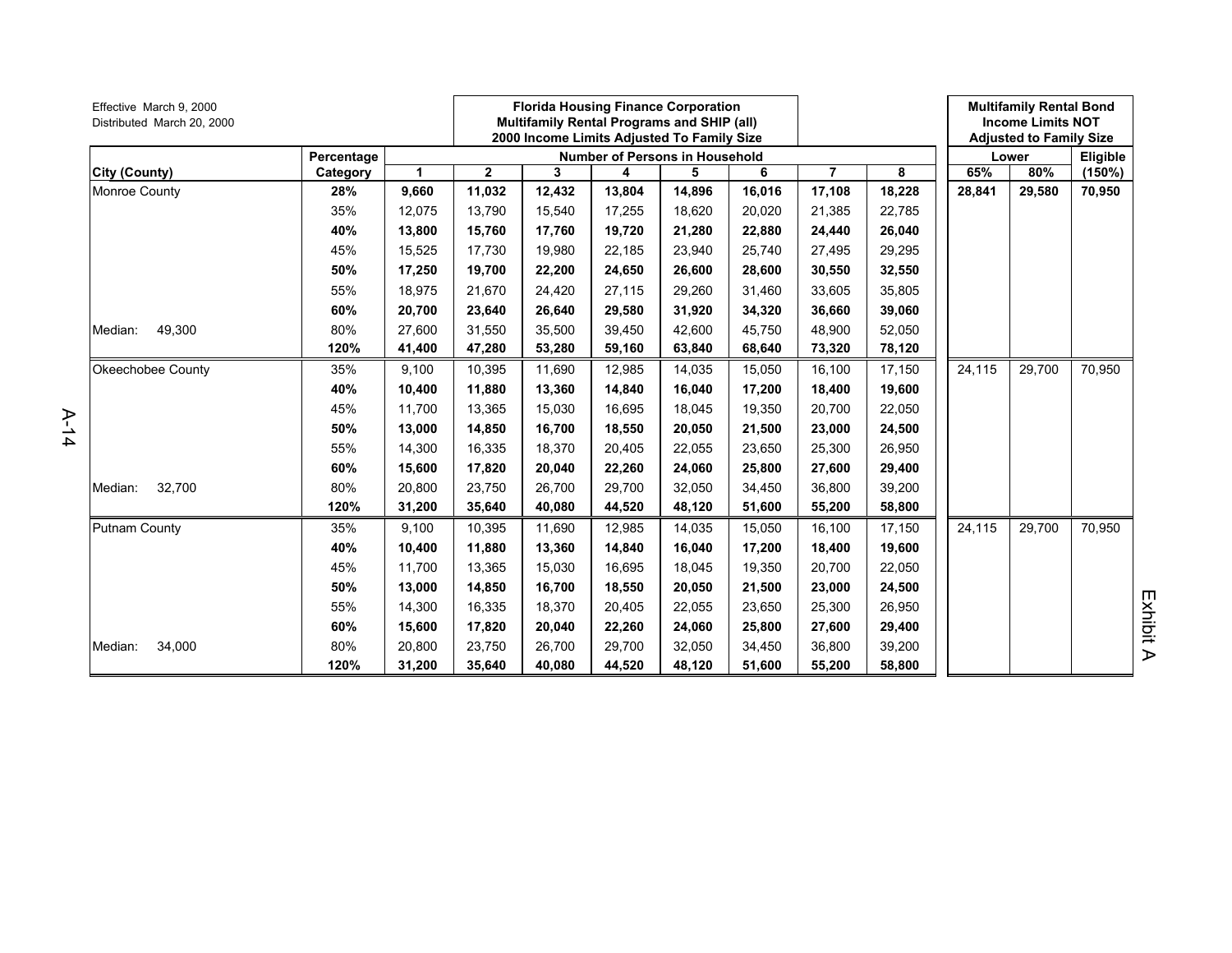| Effective March 9, 2000<br>Distributed March 20, 2000 |            |        |                                       | <b>Florida Housing Finance Corporation</b><br>Multifamily Rental Programs and SHIP (all)<br>2000 Income Limits Adjusted To Family Size |        |        |        |        |        |        | <b>Multifamily Rental Bond</b><br><b>Income Limits NOT</b><br><b>Adjusted to Family Size</b> |        |
|-------------------------------------------------------|------------|--------|---------------------------------------|----------------------------------------------------------------------------------------------------------------------------------------|--------|--------|--------|--------|--------|--------|----------------------------------------------------------------------------------------------|--------|
|                                                       | Percentage |        | <b>Number of Persons in Household</b> |                                                                                                                                        |        |        |        |        |        | Lower  | Eligible                                                                                     |        |
| City (County)                                         | Category   | 1      | $\mathbf 2$                           | 3                                                                                                                                      | 4      | 5      | 6      | 7      | 8      | 65%    | 80%                                                                                          | (150%) |
| <b>Sumter County</b>                                  | 35%        | 9,520  | 10,850                                | 12,215                                                                                                                                 | 13,580 | 14,665 | 15,750 | 16,835 | 17,920 | 25,220 | 31,050                                                                                       | 70,950 |
|                                                       | 40%        | 10,880 | 12,400                                | 13,960                                                                                                                                 | 15,520 | 16,760 | 18,000 | 19,240 | 20,480 |        |                                                                                              |        |
|                                                       | 45%        | 12,240 | 13,950                                | 15,705                                                                                                                                 | 17,460 | 18,855 | 20,250 | 21,645 | 23,040 |        |                                                                                              |        |
|                                                       | 50%        | 13,600 | 15,500                                | 17,450                                                                                                                                 | 19,400 | 20,950 | 22,500 | 24,050 | 25,600 |        |                                                                                              |        |
|                                                       | 55%        | 14,960 | 17,050                                | 19,195                                                                                                                                 | 21,340 | 23,045 | 24,750 | 26,455 | 28,160 |        |                                                                                              |        |
|                                                       | 60%        | 16,320 | 18,600                                | 20,940                                                                                                                                 | 23,280 | 25,140 | 27,000 | 28,860 | 30,720 |        |                                                                                              |        |
| 38,800<br>Median:                                     | 80%        | 21,750 | 24,850                                | 27,950                                                                                                                                 | 31,050 | 33,500 | 36,000 | 38,500 | 40,950 |        |                                                                                              |        |
|                                                       | 120%       | 32,640 | 37,200                                | 41,880                                                                                                                                 | 46,560 | 50,280 | 54,000 | 57,720 | 61,440 |        |                                                                                              |        |
| <b>Suwannee County</b>                                | 35%        | 9,100  | 10,395                                | 11,690                                                                                                                                 | 12,985 | 14,035 | 15,050 | 16,100 | 17,150 | 24,115 | 29,700                                                                                       | 70,950 |
|                                                       | 40%        | 10,400 | 11,880                                | 13,360                                                                                                                                 | 14,840 | 16,040 | 17,200 | 18,400 | 19,600 |        |                                                                                              |        |
|                                                       | 45%        | 11,700 | 13,365                                | 15,030                                                                                                                                 | 16,695 | 18,045 | 19,350 | 20,700 | 22,050 |        |                                                                                              |        |
|                                                       | 50%        | 13,000 | 14,850                                | 16,700                                                                                                                                 | 18,550 | 20,050 | 21,500 | 23,000 | 24,500 |        |                                                                                              |        |
|                                                       | 55%        | 14,300 | 16,335                                | 18,370                                                                                                                                 | 20,405 | 22,055 | 23,650 | 25,300 | 26,950 |        |                                                                                              |        |
|                                                       | 60%        | 15,600 | 17,820                                | 20,040                                                                                                                                 | 22,260 | 24,060 | 25,800 | 27,600 | 29,400 |        |                                                                                              |        |
| 33,300<br>Median:                                     | 80%        | 20,800 | 23,750                                | 26,700                                                                                                                                 | 29,700 | 32,050 | 34,450 | 36,800 | 39,200 |        |                                                                                              |        |
|                                                       | 120%       | 31,200 | 35,640                                | 40,080                                                                                                                                 | 44,520 | 48,120 | 51,600 | 55,200 | 58,800 |        |                                                                                              |        |
| <b>Taylor County</b>                                  | 35%        | 9,100  | 10,395                                | 11,690                                                                                                                                 | 12,985 | 14,035 | 15,050 | 16,100 | 17,150 | 24,115 | 29,700                                                                                       | 70,950 |
|                                                       | 40%        | 10,400 | 11,880                                | 13,360                                                                                                                                 | 14,840 | 16,040 | 17,200 | 18,400 | 19,600 |        |                                                                                              |        |
|                                                       | 45%        | 11,700 | 13,365                                | 15,030                                                                                                                                 | 16,695 | 18,045 | 19,350 | 20,700 | 22,050 |        |                                                                                              |        |
|                                                       | 50%        | 13,000 | 14,850                                | 16,700                                                                                                                                 | 18,550 | 20,050 | 21,500 | 23,000 | 24,500 |        |                                                                                              |        |
|                                                       | 55%        | 14,300 | 16,335                                | 18,370                                                                                                                                 | 20,405 | 22,055 | 23,650 | 25,300 | 26,950 |        |                                                                                              |        |
|                                                       | 60%        | 15,600 | 17,820                                | 20,040                                                                                                                                 | 22,260 | 24,060 | 25,800 | 27,600 | 29,400 |        |                                                                                              |        |
| 35,200<br>Median:                                     | 80%        | 20,800 | 23,750                                | 26,700                                                                                                                                 | 29,700 | 32,050 | 34,450 | 36,800 | 39,200 |        |                                                                                              |        |
|                                                       | 120%       | 31,200 | 35,640                                | 40,080                                                                                                                                 | 44,520 | 48,120 | 51,600 | 55,200 | 58,800 |        |                                                                                              |        |
| <b>Union County</b>                                   | 35%        | 9,835  | 11,235                                | 12,635                                                                                                                                 | 14,035 | 15,155 | 16,275 | 17,395 | 18,515 | 26,065 | 32,100                                                                                       | 70,950 |
|                                                       | 40%        | 11,240 | 12,840                                | 14,440                                                                                                                                 | 16,040 | 17,320 | 18,600 | 19,880 | 21,160 |        |                                                                                              |        |
|                                                       | 45%        | 12,645 | 14,445                                | 16,245                                                                                                                                 | 18,045 | 19,485 | 20,925 | 22,365 | 23,805 |        |                                                                                              |        |
|                                                       | 50%        | 14,050 | 16,050                                | 18,050                                                                                                                                 | 20,050 | 21,650 | 23,250 | 24,850 | 26,450 |        |                                                                                              |        |
|                                                       | 55%        | 15,455 | 17,655                                | 19,855                                                                                                                                 | 22,055 | 23,815 | 25,575 | 27,335 | 29,095 |        |                                                                                              |        |
|                                                       | 60%        | 16,860 | 19,260                                | 21,660                                                                                                                                 | 24,060 | 25,980 | 27,900 | 29,820 | 31,740 |        |                                                                                              |        |
| Median:<br>40,100                                     | 80%        | 22,450 | 25,650                                | 28,850                                                                                                                                 | 32,100 | 34,650 | 37,200 | 39,800 | 42,350 |        |                                                                                              |        |
|                                                       | 120%       | 33,720 | 38,520                                | 43,320                                                                                                                                 | 48,120 | 51,960 | 55,800 | 59,640 | 63,480 |        |                                                                                              |        |